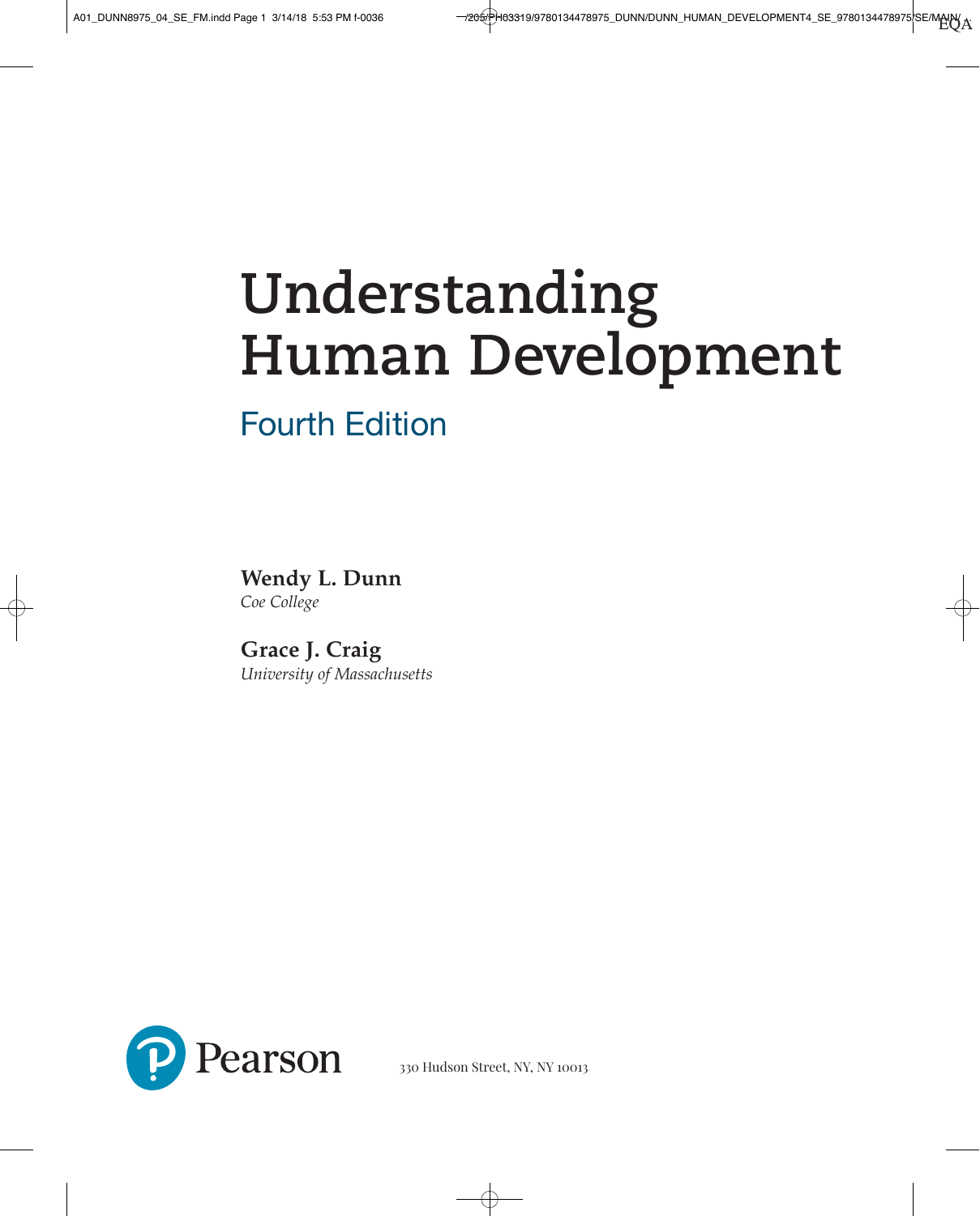**Portfolio Manager:** Tamimaa Mehra **Portfolio Manager Assistant:** Anna Austin **Product Marketer:** Jessica Quazza **Content Developer:** Robyn Alvarez **Content Development Manager:** Gabrielle White **Art/Designer:** iEnergizer/Aptara®, Ltd. **Digital Studio Course Producer:** Elissa Senra-Sargent **Full-Service Project Manager:** iEnergizer/Aptara®, Ltd. **Compositor:** iEnergizer/Aptara®, Ltd. **Printer/Binder:** LSC Communications, Inc. **Cover Printer:** Phoenix **Cover Design:** Lumina Datamatics **Cover Art:** Pentagram/Noma Bar

Acknowledgments of third party content appear on page 676, which constitutes an extension of this copyright page.

**Copyright © 2019, 2013, 2010 by Pearson Education, Inc. or its affiliates. All Rights Reserved.** Printed in the United States of America. This publication is protected by copyright, and permission should be obtained from the publisher prior to any prohibited reproduction, storage in a retrieval system, or transmission in any form or by any means, electronic, mechanical, photocopying, recording, or otherwise. For information regarding permissions, request forms and the appropriate contacts within the Pearson Education Global Rights & Permissions department, please visit www.pearsoned.com/permissions/.

PEARSON, ALWAYS LEARNING, and REVEL are exclusive trademarks owned by Pearson Education, Inc. or its affiliates, in the U.S., and/or other countries.

Unless otherwise indicated herein, any third-party trademarks that may appear in this work are the property of their respective owners and any references to third-party trademarks, logos or other trade dress are for demonstrative or descriptive purposes only. Such references are not intended to imply any sponsorship, endorsement, authorization, or promotion of Pearson's products by the owners of such marks, or any relationship between the owner and Pearson Education, Inc. or its affiliates, authors, licensees or distributors.

#### **Library of Congress Cataloging-in-Publication Data**

Names: Dunn, Wendy L., author. | Craig, Grace J., author. Title: Understanding human development / Wendy L. Dunn, Coe College, Grace J. Craig, University of Massachusetts. Description: Fourth Edition. | Boston : Pearson, [2019] | Includes bibliographical references and index. Identifiers: LCCN 2017039099| ISBN 978-0-134-47897-5 (Student Edition) | ISBN 0-134-47897-5 (Student Edition) Subjects: LCSH: Developmental psychology—Textbooks.

Classification: LCC BF713 .D86 2019 | DDC 155—dc23 LC record available at https://lccn.loc.gov/2017039099

10 9 8 7 6 5 4 3 2 1



**Access Code Card** ISBN-10: 0-13-448402-9 ISBN-13: 978-0-13-448402-0

**Rental** ISBN-10: 0-13-516420-6 ISBN-13: 978-0-13-516420-4

**Books a la Carte** ISBN-10: 0-13-447897-5 ISBN-13: 978-0-13-447897-5

**Instructor's Review Copy** ISBN-10: 0-13-448406-1 ISBN-13: 978-0-13-448406-8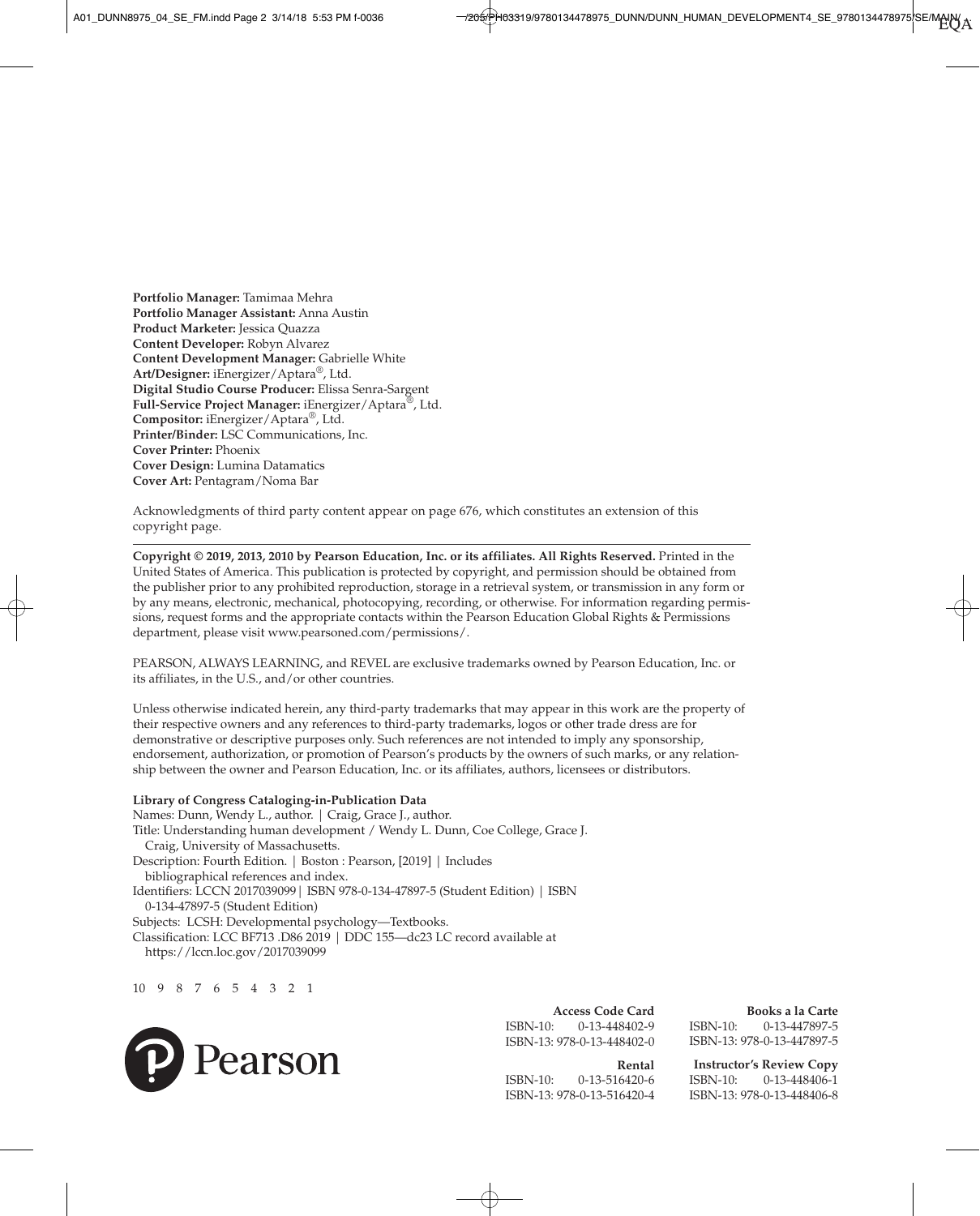## **Brief Contents**

- **1** Fundamentals of Human Development 1
- **2** Heredity and Environment 32
- **3** Prenatal Development and Childbirth 60
- 4 Physical, Cognitive, and Language Development in Infancy and Toddlerhood 96
- **5** Personality and Sociocultural Development in Infancy and Toddlerhood 131
- **6** Physical, Cognitive, and Language Development in Early Childhood 159
- *I* Personality and Sociocultural Development in Early Childhood 187
- **8** Physical and Cognitive Development in Middle Childhood 223
- **9** Personality and Sociocultural Development in Middle Childhood 258
- **10** Physical and Cognitive Development in Adolescence and Emerging Adulthood 285
- **11** Personality and Sociocultural Development in Adolescence and Emerging Adulthood 316
- **12** Physical and Cognitive Development in Young Adulthood 349
- **13** Personality and Sociocultural Development in Young Adulthood 379
- **14** Physical and Cognitive Development in Middle Adulthood 412
- **15** Personality and Sociocultural Development in Middle Adulthood 439
- **16** Physical and Cognitive Development in Older Adulthood 467
- **17** Personality and Sociocultural Development in Older Adulthood 501
- **18** Death and Dying 526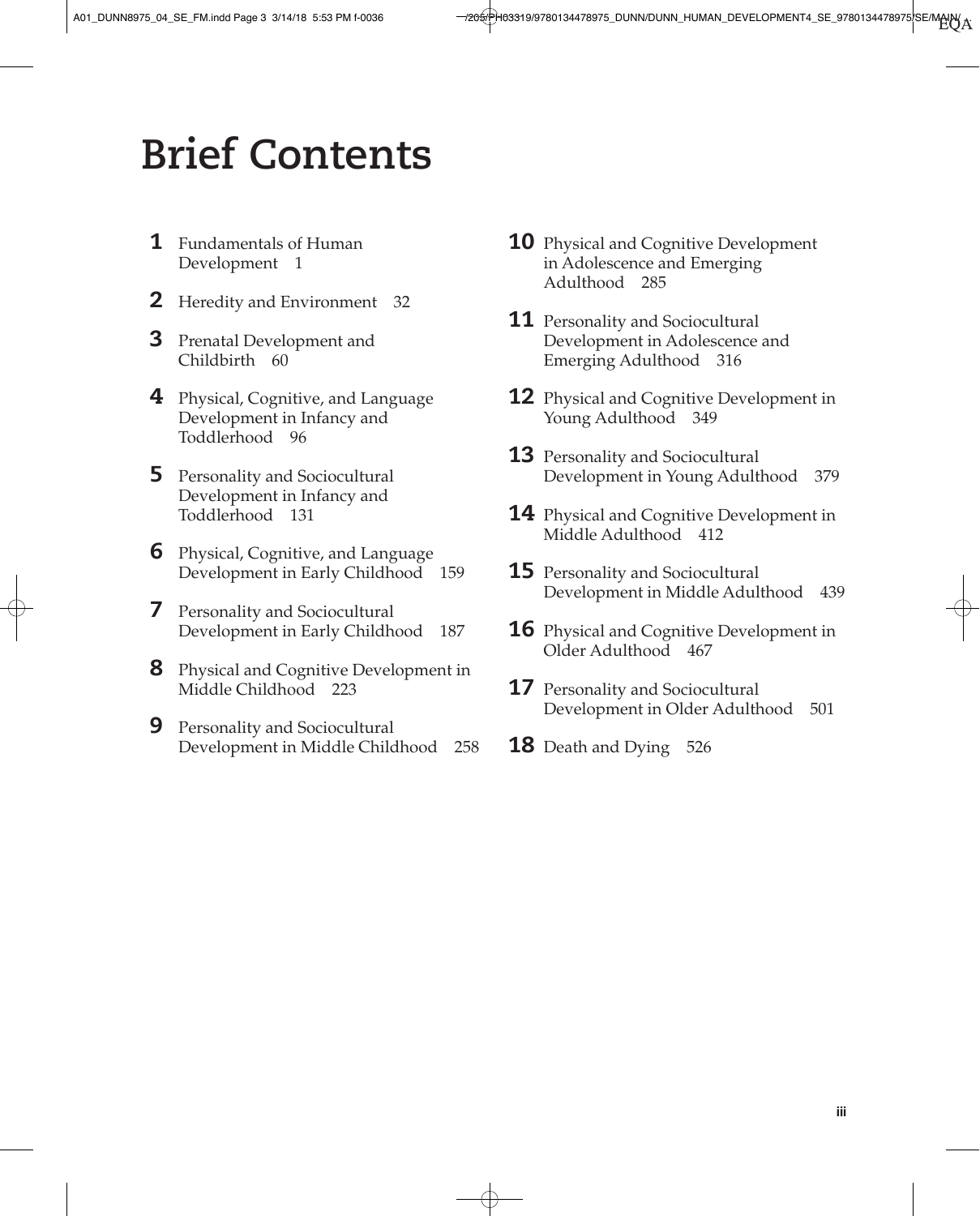## **Contents**

#### Preface xi

| 1            |                | <b>Fundamentals of Human</b>                                      |                |
|--------------|----------------|-------------------------------------------------------------------|----------------|
|              |                | Development                                                       | 1              |
| $1.1\,$      |                | The Nature of Human Development                                   | $\mathbf{1}$   |
|              | 1.1.1          | A Chronological Approach to Lifespan                              |                |
|              |                | Development                                                       | 1              |
|              | 1.1.2          | <b>Biology and Environment</b>                                    | 4              |
|              | 1.1.3          | The Sociocultural Context                                         | 5              |
|              |                | ■ Changing Perspectives: Children and War                         | $\overline{7}$ |
|              | 1.1.4          | The Domains of Human Development                                  | 8              |
| 1.2          |                | Biological and Psychodynamic Frameworks                           |                |
|              |                | for Human Development                                             | 8              |
|              | 1.2.1          | The Role of Theory                                                | 9              |
|              | 1.2.3          | 1.2.2 Biological Views of Human Development                       | 9              |
|              |                | Psychodynamic Views of Human<br>Development                       | 11             |
| 1.3          |                | <b>Behavioral and Cognitive Frameworks</b>                        |                |
|              |                | for Human Development                                             | 13             |
|              | 1.3.1          | Behavioral Views of Human Development                             | 13             |
|              | 1.3.2          | <b>Cognitive Views of Human Development</b>                       | 15             |
|              | 1.3.3          | <b>Integrating Theoretical Approaches</b>                         | 16             |
| 1.4          |                | The Scientific Approach: Descriptive                              |                |
|              |                | and Chronological Methods                                         | 19             |
|              | 1.4.1          | Descriptive Methods: Case Studies                                 | 20             |
|              | 1.4.2          | <b>Studying Development Across Time</b>                           | 22             |
|              |                | Current Issues: Fragile Families and                              |                |
|              |                | Child Well-Being                                                  | 24             |
|              | 1.4.3          | Correlation as a Descriptive Tool                                 | 25             |
| 1.5          |                | <b>Experimental Approaches: The Study</b>                         |                |
|              | 1.5.1          | of Cause and Effect                                               | 25<br>25       |
|              | 1.5.2          | <b>Experiments Focusing on Groups</b><br>The Bobo Doll Experiment | 26             |
|              | 1.5.3          | The Quasi-Experimental Method                                     | 26             |
|              | 1.5.4          | Replication                                                       | 26             |
|              | 1.5.5          | <b>Summary of Research Methods</b>                                | 26             |
| 1.6          |                | Ethics in Developmental Research                                  | 27             |
|              | 1.6.1          | <b>Protection From Harm</b>                                       | 28             |
|              | 1.6.2          | <b>Informed Consent</b>                                           | 28             |
|              | 1.6.3          | <b>Other Ethics Concerns</b>                                      | 28             |
|              | 1.6.4          | Development in Context                                            | 29             |
|              | <b>Summary</b> |                                                                   | 29             |
|              |                |                                                                   |                |
| $\mathbf{2}$ |                | Heredity and Environment                                          | 32             |
| 2.1          |                | <b>Molecular Genetics</b>                                         | 32             |
|              | 2.1.1          | <b>Human Cells</b>                                                | 33             |
|              | 2.1.2          | <b>DNA</b>                                                        | 34             |

|     | 2.1.3          | Genes                                                        | 35       |
|-----|----------------|--------------------------------------------------------------|----------|
|     | 2.1.4          | Protein Synthesis                                            | 35       |
| 2.2 |                | Chromosomes, Genes, and Cell Division                        | 36       |
|     | 2.2.1          | Cell Division and Reproduction                               | 36       |
|     | 2.2.2          | From Genotype to Phenotype                                   | 36       |
|     | 2.2.3          | The Variation of Traits Among Individuals                    | 38       |
|     | 2.2.4          | Gene-Environment Interactions:                               | 40       |
|     |                | The Study of Epigenetics<br><b>Genetic Disorders</b>         |          |
| 2.3 | 2.3.1          | <b>Sex-Linked Disorders</b>                                  | 41<br>42 |
|     |                |                                                              |          |
|     | 2.3.2<br>2.3.3 | <b>Autosomal Disorders</b><br><b>Mitochondrial Disorders</b> | 43<br>45 |
|     |                |                                                              |          |
|     | 2.3.4          | <b>Genetic Counseling</b>                                    | 45       |
|     | 2.3.5          | <b>Advances in Genetic Research</b><br>and Treatment         | 46       |
|     |                | Changing Perspectives: Genetic Engineering                   |          |
|     |                | and Cloning                                                  | 47       |
| 2.4 |                | <b>Behavior and Environment</b>                              | 48       |
|     | 2.4.1          | <b>Behavior Genetics</b>                                     | 48       |
|     | 2.4.2          | <b>Twin and Adoption Studies</b>                             | 48       |
|     | 2.4.3          | <b>Environmental Influences and Contexts</b>                 | 49       |
|     | 2.4.4          | <b>Applied Behavior Analysis</b>                             | 51       |
| 2.5 |                | <b>Environment in a Broader Context: Family</b>              |          |
|     |                | and Culture                                                  | 51       |
|     | 2.5.1          | <b>Family Systems</b>                                        | 52       |
|     | 2.5.2          | The Family as Transmitter of Culture                         | 52       |
|     |                | Current Issues: The New Baby and the Extended                |          |
|     |                | Family System                                                | 53       |
|     | 2.5.3          | Sociocultural Influences on Development                      |          |
|     |                | Across the Lifespan                                          | 54       |
|     | <b>Summary</b> |                                                              | 57       |
| 3   |                |                                                              |          |
|     |                | Prenatal Development and                                     |          |
|     |                | Childbirth                                                   | 60       |
| 3.1 |                | <b>Prenatal Growth and Development</b>                       | 61       |
|     | 3.1.1          | Conception and the Germinal Period                           | 61       |
|     | 3.1.2          | The Embryonic Period                                         | 63       |
|     | 3.1.3          | <b>The Fetal Period</b>                                      | 64       |
|     | 3.1.4          | <b>Developmental Trends</b>                                  | 66       |
| 3.2 |                | Prenatal Environmental Influences                            | 67       |

3.2.1 Maternal Age 67 3.2.2 Maternal Health and Nutrition 68 3.2.3 Prenatal Healthcare 69 3.2.4 Maternal Diseases 69 3.3 Drugs and Pollutants in the Prenatal Environment 71 3.3.1 Prescription and Over-the-Counter Drugs 73 3.3.2 Alcohol 74 3.3.3 Tobacco 75

iv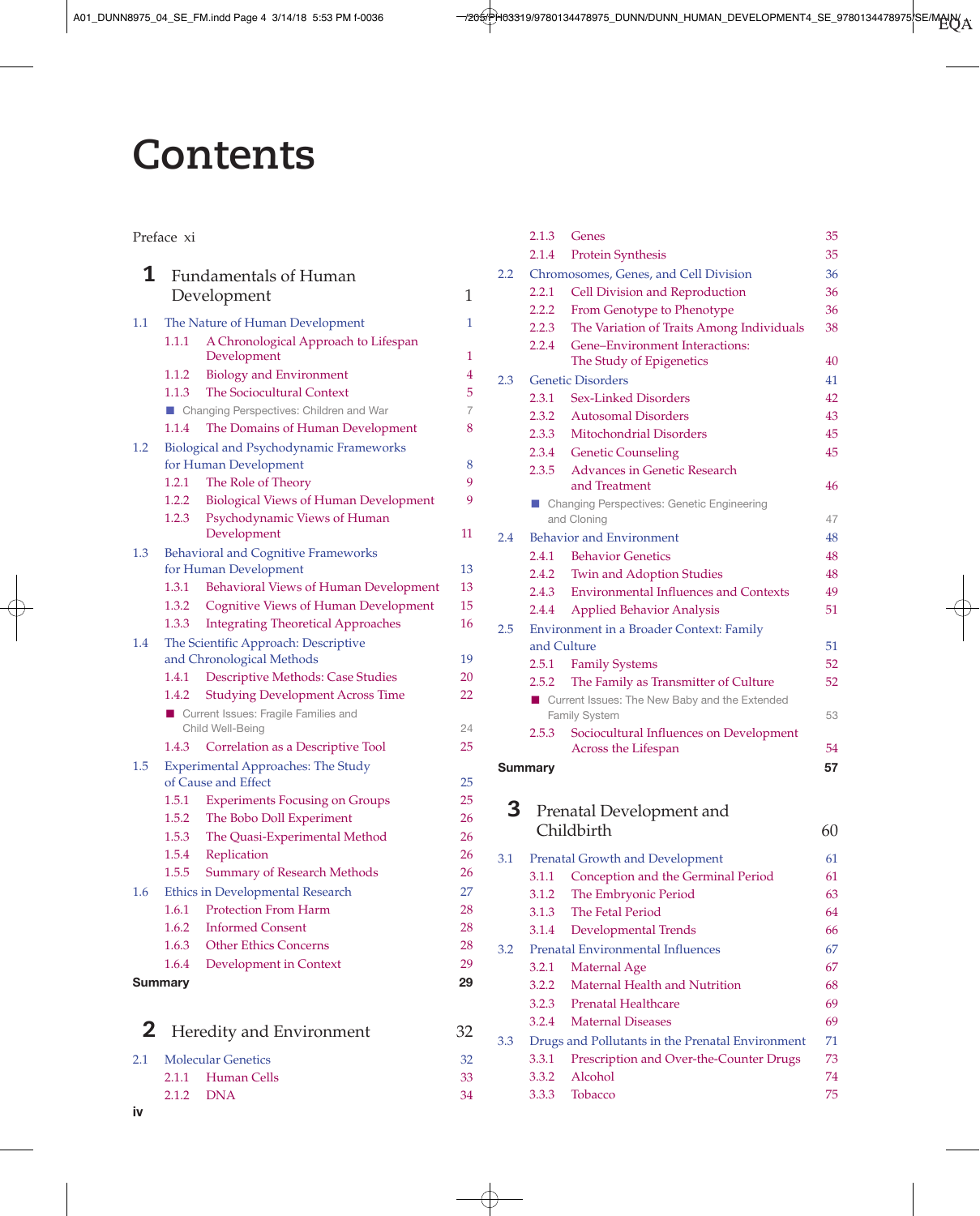A01\_DUNN8975\_04\_SE\_FM.indd Page 5 3/14/18 5:53 PM f-0036 */205/PH03319/9780134478975\_DUNN/DUNN\_HUMAN\_DEVELOPMENT4\_SE\_9780134478975*/SE/MAIN/ A

| Contents |  |
|----------|--|
|----------|--|

|     |                | 3.3.4 Marijuana                                                               | 75  |
|-----|----------------|-------------------------------------------------------------------------------|-----|
|     | 3.3.5          | Cocaine and Other Amphetamine Drugs                                           | 75  |
|     | 3.3.6          | <b>Environmental Pollutants and Radiation</b>                                 | 76  |
|     |                | ■ Changing Perspectives: Nurse-Family Partnership                             |     |
|     |                | Program                                                                       | 77  |
| 3.4 | Childbirth     |                                                                               | 78  |
|     | 3.4.1          | <b>Stages of Childbirth</b>                                                   | 78  |
|     | 3.4.2          | Approaches to Childbirth                                                      | 79  |
|     | 3.4.3          | Advances in Technology                                                        | 80  |
|     | 3.4.4          | Complications in Childbirth                                                   | 83  |
| 3.5 |                | The Evolving Family                                                           | 85  |
|     | 3.5.1          | The Transition to Parenthood                                                  | 85  |
|     |                | Current Issues: Kangaroo Care for                                             |     |
|     |                | Low-Birth-Weight Infants                                                      | 85  |
|     | 3.5.2          | Pregnancy in a Changing World                                                 | 88  |
|     | 3.5.3          | The Arrival of the Neonate                                                    | 89  |
|     | <b>Summary</b> |                                                                               | 92  |
| 4   |                |                                                                               |     |
|     |                | Physical, Cognitive, and Language                                             |     |
|     |                | Development in Infancy and                                                    |     |
|     |                | Toddlerhood                                                                   | 96  |
| 4.1 |                | The Developing Brain                                                          | 97  |
|     | 4.1.1          | Myelination                                                                   | 97  |
|     | 4.1.2          | <b>Brain Plasticity</b>                                                       | 97  |
| 4.2 |                | <b>The Neonatal Period</b>                                                    | 98  |
|     | 4.2.1          | <b>States of Arousal</b>                                                      | 98  |
|     |                | 4.2.2 Learning and Habituation                                                | 99  |
|     |                | 4.2.3 Neonatal Assessment                                                     | 99  |
| 4.3 |                | <b>Physical and Motor Development</b>                                         | 100 |
|     | 4.3.1          | Cultural Influences on Maturation                                             | 100 |
|     | 4.3.2          | An Overview of Physical and Motor                                             |     |
|     |                | Development During the First 2 Years                                          | 101 |
|     |                | Changing Perspectives: Sudden Infant Death                                    |     |
|     |                | Syndrome and Shaken Baby Syndrome                                             | 102 |
| 4.4 |                | Nutrition and Malnutrition                                                    | 106 |
|     | 4.4.1<br>4.4.2 | <b>Types of Malnutrition</b>                                                  | 107 |
|     | 4.4.3          | <b>Breastfeeding Versus Bottle-Feeding</b><br>Weaning and the Introduction of | 109 |
|     |                | Solid Foods                                                                   | 111 |
| 4.5 |                | Vision and Visual Perception                                                  | 111 |
|     | 4.5.1          | The Early Development of Visual                                               |     |
|     |                | Perception                                                                    | 112 |
|     | 4.5.2          | Selective Attention in Visual Development                                     | 112 |
|     | 4.5.3          | Mirror Neurons and Imitation                                                  | 113 |
|     | 4.5.4          | Depth and Distance Perception                                                 | 114 |
| 4.6 |                | Perceptual Development and Integration                                        |     |
|     |                | of Other Senses                                                               | 115 |
|     | 4.6.1          | Hearing and Auditory Perception                                               | 115 |
|     | 4.6.2          | Taste, Smell, and Touch                                                       | 115 |
|     | 4.6.3          | <b>Sensory Integration</b>                                                    | 116 |
| 4.7 |                | <b>Cognitive Development</b>                                                  | 116 |
|     | 4.7.1          | Perceptual Organization and Categories                                        | 116 |
|     | 4.7.2          | <b>Piaget's Concept of Schemes</b>                                            | 117 |
|     | 4.7.3          | <b>Evaluating Piaget's View</b>                                               | 120 |

| 4.8 |                | Language Development                                           | 121 |
|-----|----------------|----------------------------------------------------------------|-----|
|     | 4.8.1          | Language Development in the First Year                         | 122 |
|     | 4.8.2          | <b>Words and Sentences</b>                                     | 123 |
|     |                | Current Issues: Cats, Horses, and Tight Fits-Is                |     |
|     |                | Language Involved in Category Formation?                       | 124 |
|     | 4.8.3          | The Language Explosion                                         | 125 |
|     | 4.8.4          | Theories of Language Development                               | 126 |
|     | 4.8.5          | <b>Cultural Aspects of Language Development</b>                | 127 |
|     | <b>Summary</b> |                                                                | 127 |
| 5.  |                |                                                                |     |
|     |                | Personality and Sociocultural                                  |     |
|     |                | Development in Infancy and                                     |     |
|     |                | Toddlerhood                                                    | 131 |
| 5.1 |                | The Foundations of Personality and Social                      |     |
|     |                | Development                                                    | 131 |
|     | 5.1.1          | <b>Emotional Development</b>                                   | 132 |
|     | 5.1.2          | Temperament                                                    | 133 |
| 5.2 |                | The Development of Trust                                       | 135 |
|     | 5.2.1          | <b>Feeding and Comforting</b>                                  | 135 |
|     | 5.2.2          | Cross-Cultural Comparisons on the                              |     |
|     |                | Development of Trust                                           | 135 |
|     | 5.2.3          | The Relationship Between Attachment                            |     |
|     |                | and Trust                                                      | 136 |
| 5.3 |                | Attachment                                                     | 136 |
|     | 5.3.1          | <b>Studying Infant and Toddler Attachment</b>                  | 136 |
|     | 5.3.2          | The Effects of Attachment                                      | 137 |
|     | 5.3.3          | <b>Explaining Attachment</b>                                   | 138 |
|     | 5.3.4          | The Reciprocal Nature of Attachment                            | 138 |
|     | 5.3.5          | The Role of Culture in Attachment                              | 140 |
| 5.4 |                | Separating from the Caregiver                                  | 141 |
|     | 5.4.1          | Social Referencing and Culture                                 | 141 |
|     | 5.4.2          | The Development of Autonomy                                    | 142 |
|     | 5.4.3          | The Development of Prosocial Behavior                          | 143 |
|     | 5.4.4          | The Development of the Self                                    | 144 |
|     | 5.4.5          | <b>Attachment and Separation</b>                               | 145 |
| 5.5 |                | A Broader Context of The Family System                         | 145 |
|     | 5.5.1          | <b>Fathers</b>                                                 | 146 |
|     |                | Changing Perspectives: Fatherhood in the Changing              |     |
|     |                | American Family-What Matters?                                  | 146 |
|     | 5.5.2          | Other Family Members as Caregivers                             | 148 |
|     | 5.5.3          | The Social Ecology of Child Care                               | 149 |
|     | п              | Current Issues: Infant and Toddler Child Care                  | 150 |
| 5.6 |                | <b>Infants and Toddlers With Special Needs</b>                 | 152 |
|     | 5.6.1          | Infants and Toddlers With Visual                               |     |
|     |                | Impairments                                                    | 152 |
|     | 5.6.2          | <b>Infants and Toddlers With Hearing</b>                       |     |
|     |                | Impairments                                                    | 153 |
|     | 5.6.3          | <b>Infants and Toddlers With Severe</b><br><b>Disabilities</b> | 154 |
| 5.7 |                | Infants and Toddlers Who Suffer From Abuse or                  |     |
|     | Neglect        |                                                                | 154 |
|     | 5.7.1          | <b>Child Abuse and Neglect</b>                                 | 154 |
|     | 5.7.2          | Responding to Abuse and Neglect                                | 155 |
|     |                |                                                                |     |
|     | <b>Summary</b> |                                                                | 156 |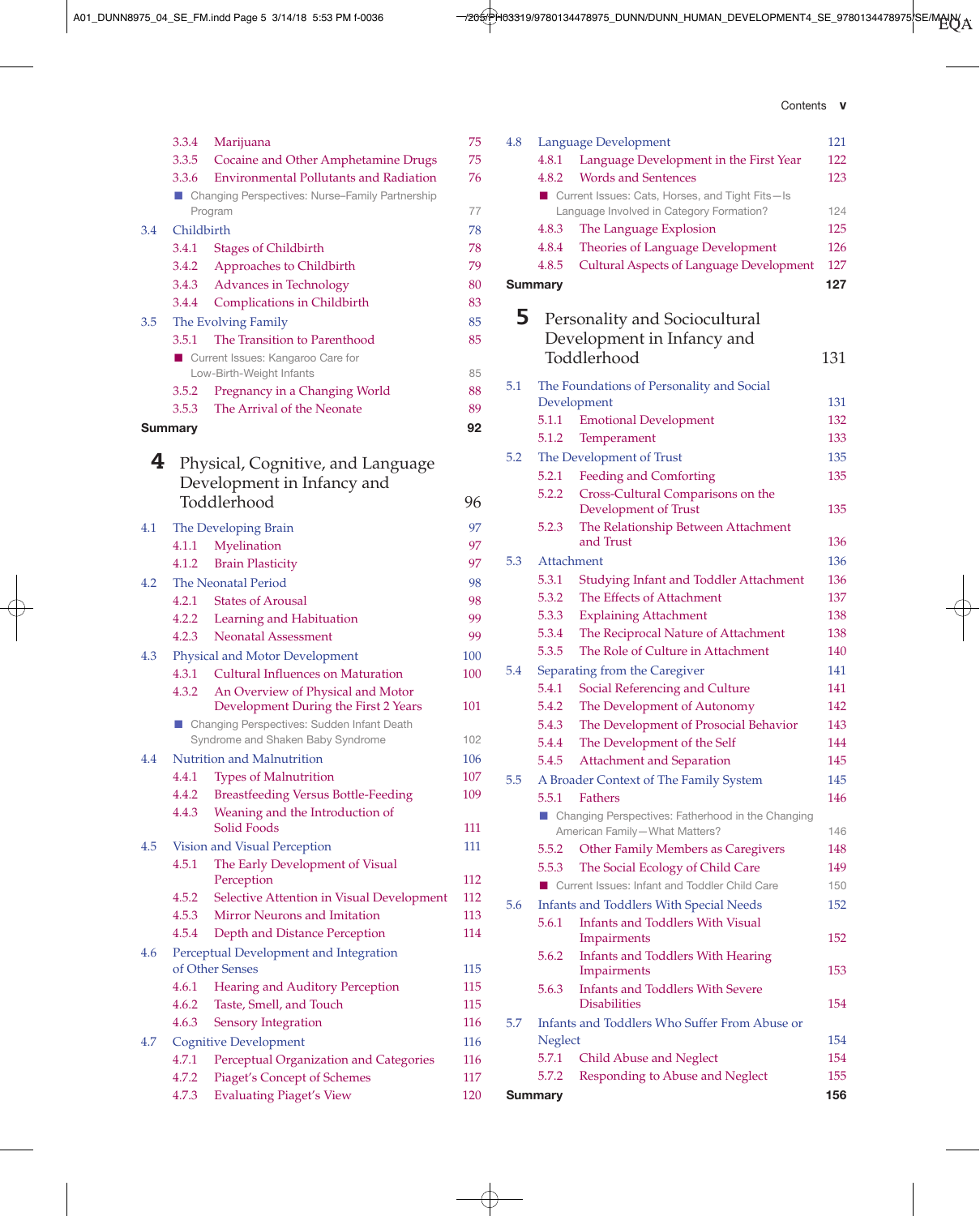vi Contents

| 6   |                | Physical, Cognitive, and Language<br>Development in Early Childhood | 159 |
|-----|----------------|---------------------------------------------------------------------|-----|
| 6.1 |                | <b>Physical Development</b>                                         | 160 |
|     | 6.1.1          | Changes in the Body                                                 | 160 |
|     | 6.1.2          | <b>Brain Development</b>                                            | 161 |
|     | 6.1.3          | An Interactive and Individual Approach<br>to Human Development      | 163 |
| 6.2 |                | Motor Skills Development                                            | 163 |
|     | 6.2.1          | <b>Gross Motor Skills</b>                                           | 163 |
|     | 6.2.2          | <b>Fine Motor Skills</b>                                            | 164 |
|     | 6.2.3          | Learning and Motor Skills                                           | 164 |
| 6.3 |                | Preoperational Thinking in Cognitive<br>Development                 | 166 |
|     | 6.3.1          | Preoperational Substages and Thought                                | 167 |
|     |                | Current Issues: A Theory of Mind                                    | 168 |
|     | 6.3.2          | <b>Limitations of Preoperational Thinking</b>                       | 170 |
|     | 6.3.3          | <b>Evaluating Piaget's Theory</b>                                   | 172 |
|     | 6.3.4          | <b>Other Social Perspectives</b>                                    | 172 |
| 6.4 |                | The Role of Memory                                                  | 173 |
|     | 6.4.1          | A Brief Overview of Memory Processes                                | 173 |
|     | 6.4.2          | <b>Recognition and Recall</b>                                       | 174 |
|     | 6.4.3          | <b>Developing Memory Strategies</b>                                 | 174 |
|     | 6.4.4          | <b>Memory for Scripts</b>                                           | 175 |
| 6.5 |                | Language Development                                                | 175 |
|     | 6.5.1          | <b>Expanding Grammar</b>                                            | 175 |
|     | 6.5.2          | Mastering the Subtleties of Speech                                  | 176 |
|     | 6.5.3          | The Influence of Parents' Language Use                              | 178 |
|     | 6.5.4          | Multicultural Aspects of Language<br>Development                    | 178 |
|     | ш              | Changing Perspectives: Bilingual Kindergarten<br>and Play           | 179 |
| 6.6 |                | Play and Learning                                                   | 181 |
|     | 6.6.1          | <b>Exploring Physical Objects</b>                                   | 181 |
|     | 6.6.2          | Play and Egocentrism                                                | 182 |
|     | 6.6.3          | Dramatic Play and Social Knowledge                                  | 182 |
|     | 6.6.4          | The Role of Peers                                                   | 183 |
|     | <b>Summary</b> |                                                                     | 184 |
| 7   |                | Personality and Sociocultural<br>Development in Early               |     |
|     |                | Childhood                                                           | 187 |
| 7.1 |                | Fear and Anxiety                                                    | 188 |
|     | 7.1.1          | <b>Causes of Fear and Anxiety</b>                                   | 189 |
|     | 7.1.2          | Individual Differences in Fearfulness and<br>Anxiety                | 189 |
|     | 7.1.3          | Historical, Cultural, and Developmental<br>Influences               | 189 |

7.1.4 Coping With Fear and Anxiety 190 7.2 Emotional Regulation 192 7.2.1 Shame and Guilt 192 7.2.2 Learning to Restrain Emotions 193 7.2.3 Sensuality and Sexual Curiosity 193

|     | 7.4.3   | Modeling and Prosocial Behavior                           | 199 |
|-----|---------|-----------------------------------------------------------|-----|
|     | 7.4.4   | <b>Developmental Conflicts</b>                            | 200 |
|     | 7.4.5   | <b>Initiative Versus Guilt</b>                            | 200 |
|     | 7.4.6   | Results of Limited Independence                           | 201 |
| 7.5 |         | Peers, Play, and the Development of Social                |     |
|     |         | Competence                                                | 201 |
|     | 7.5.1   | Social Pretend Play                                       | 201 |
|     | 7.5.2   | Social Competence and the Development<br>of Social Skills | 203 |
|     |         | Current Issues: One Pathway to Social Competence          | 204 |
|     | 7.5.3   | Social Behavior Classification                            | 205 |
| 7.6 |         | The Development of the Self                               | 206 |
|     | 7.6.1   | Self-Concept                                              | 206 |
|     | 7.6.2   | Gender: Binary and Nonbinary Concepts                     | 207 |
|     | 7.6.3   | The Development of Gender Identity                        | 208 |
| 7.7 |         | <b>Family Dynamics</b>                                    | 210 |
|     | 7.7.1   | <b>Parenting Styles</b>                                   | 210 |
|     | 7.7.2   | Discipline and Self-Control                               | 212 |
|     | 7.7.3   | <b>Sibling Dynamics</b>                                   | 213 |
| 7.8 |         | <b>Child Maltreatment</b>                                 | 214 |
|     | 7.8.1   | Physical Abuse and Neglect                                | 215 |
|     | 7.8.2   | Psychological Abuse                                       | 217 |
|     | 7.8.3   | <b>Effects of Child Abuse</b>                             | 217 |
|     | 7.8.4   | <b>Causes of Child Maltreatment</b>                       | 218 |
|     | Summary |                                                           | 219 |
|     |         |                                                           |     |
| 8   |         | <b>Physical and Cognitive</b>                             |     |
|     |         | Development in Middle Childhood                           | 223 |
| 8.1 |         | <b>Physical and Motor Development</b>                     | 224 |
|     | 8.1.1   | Physical Growth and Change                                | 224 |
|     | 8.1.2   | Motor Skills Development                                  | 224 |
|     | 8.1.3   | <b>Brain Development</b>                                  | 225 |
| 8.2 | Health  |                                                           | 227 |
|     | 8.2.1   | <b>Physical Fitness</b>                                   | 227 |
|     | 8.2.2   | Obesity                                                   | 227 |
|     | 8.2.3   | Asthma                                                    | 228 |

■ Current Issues: Obesity in Childhood–An Outcome

8.3 Cognitive Development 233

8.2.5 Psychological Disorders and Mental

8.3.1 Piaget and Concrete Operational

of Our Changing Lifestyle? 229 8.2.4 Accidents and Injuries 230

Illness 232

Thinking 233

7.3 Childhood Aggression 193 7.3.1 Aggression 194 7.3.2 Punishment and Modeling 194 7.3.3 Media and Violence 195

7.4 Prosocial Behavior and Developmental Conflicts 198 7.4.1 Prosocial Behavior 198 7.4.2 The Roots of Prosocial Behavior 199

Changing the Way That Children Grow Up? 196

■ Changing Perspectives: Electronic Media: Is It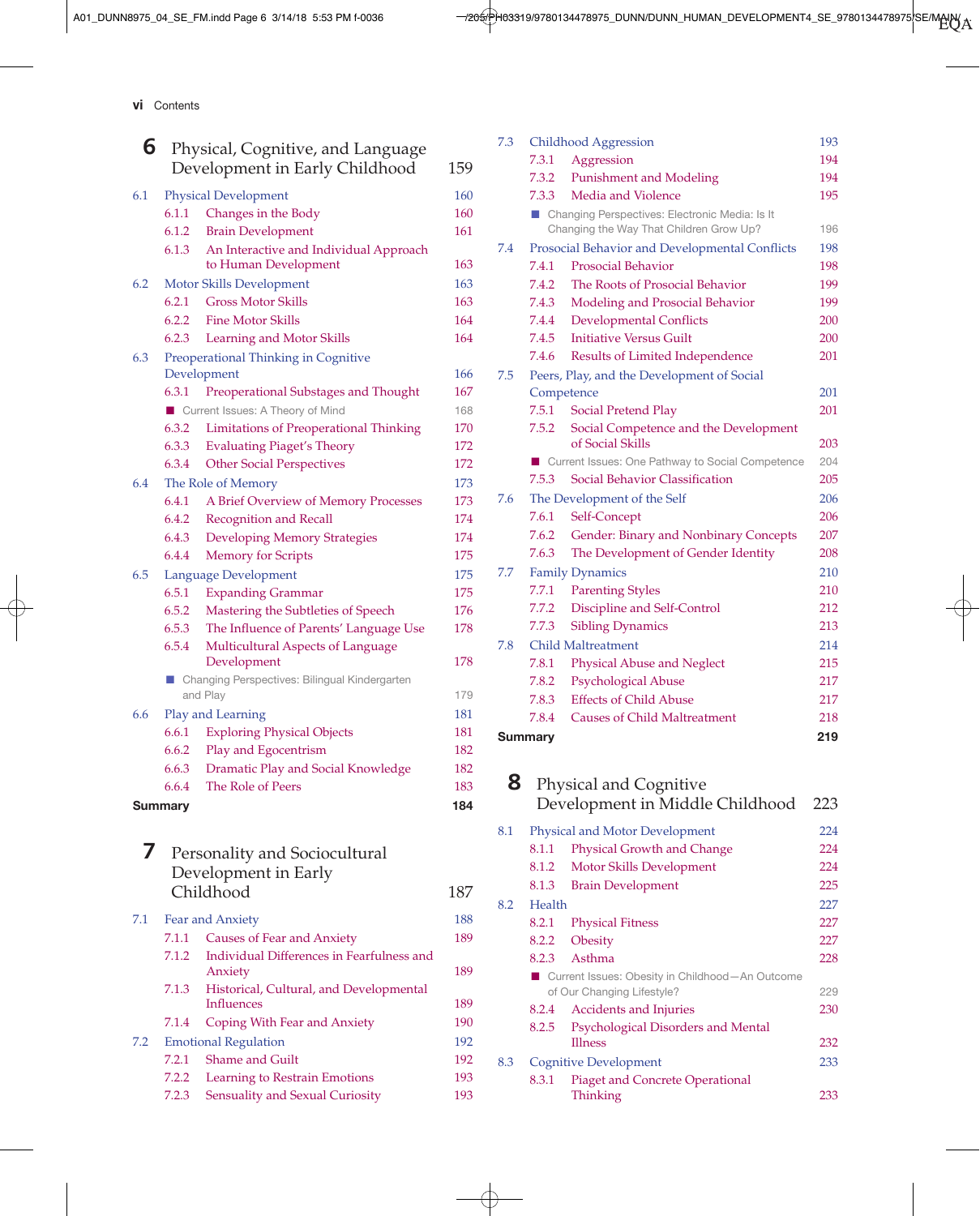A01\_DUNN8975\_04\_SE\_FM.indd Page 7 3/14/18 5:53 PM f-0036 */205/PH03319/9780134478975\_DUNN/DUNN\_HUMAN\_DEVELOPMENT4\_SE\_9780134478975*/SE/MAIN/ A

| Contents | VII |
|----------|-----|

|     | 8.3.2          | Memory and Metacognition                                                                      | 235 |
|-----|----------------|-----------------------------------------------------------------------------------------------|-----|
|     | 8.3.3          | Language and Literacy Development                                                             | 236 |
| 8.4 |                | <b>Individual Differences in Intelligence</b>                                                 | 238 |
|     | 8.4.1          | <b>Measuring Intelligence</b>                                                                 | 238 |
|     | 8.4.2          | The Nature of Intelligence                                                                    | 239 |
|     | 8.4.3          | <b>Cultural Issues in Intelligence Testing</b>                                                | 240 |
| 8.5 |                | Learning and Thinking in School                                                               | 241 |
|     | 8.5.1          | New Demands and Expectations                                                                  | 242 |
|     | 8.5.2          | Developing Competent Learners and                                                             |     |
|     |                | <b>Critical Thinkers</b>                                                                      | 242 |
|     | 8.5.3          | <b>Success in School</b>                                                                      | 243 |
|     | 8.5.4          | Gender Differences and School Success                                                         | 243 |
| 8.6 |                | <b>Intellectual and Developmental Disabilities</b><br><b>Intellectual Disabilities</b>        | 246 |
|     | 8.6.1          |                                                                                               | 247 |
|     |                | ■ Changing Perspectives: Early Experience-Do<br>Adverse Environments Cause Permanent Effects? | 249 |
|     | 8.6.2          | <b>Learning Disorders</b>                                                                     | 250 |
| 8.7 |                | Attention-Deficit/Hyperactivity Disorder                                                      |     |
|     |                | and Autism Spectrum Disorder                                                                  | 251 |
|     | 8.7.1          | Attention-Deficit/Hyperactivity Disorder                                                      | 252 |
|     | 8.7.2          | Autism and Autism Spectrum Disorder                                                           | 253 |
|     | <b>Summary</b> |                                                                                               | 255 |
|     |                |                                                                                               |     |
| 9   |                | Personality and Sociocultural                                                                 |     |
|     |                | Development in Middle                                                                         |     |
|     |                | Childhood                                                                                     | 258 |
| 9.1 |                | Personality Development in an Expanding                                                       |     |
|     | Social World   |                                                                                               | 259 |
|     | 9.1.1          | Self-Concept                                                                                  | 259 |
|     | 9.1.2          | <b>Industry Versus Inferiority</b>                                                            | 260 |
|     | 9.1.3          | Self-Esteem                                                                                   | 260 |
| 9.2 |                | Social Knowledge and Reasoning                                                                | 261 |
|     | 9.2.1          | The Development of Social Cognition                                                           | 261 |
|     | 9.2.2          | The Development of Morality                                                                   | 262 |
|     | 9.2.3          | Kohlberg's Preconventional,                                                                   |     |
|     |                | Conventional, and Postconventional                                                            |     |
|     |                | Reasoning                                                                                     | 263 |
|     | 9.2.4          | Gender Differences in Moral<br>Development                                                    | 264 |
| 9.3 |                |                                                                                               | 265 |
|     | 9.3.1          | Peer Relationships<br>Developmental Patterns in Friendship                                    | 265 |
|     |                | Current Issues: Friends and Enemies, Bullies and                                              |     |
|     |                | Victims-The Social Life of School                                                             | 267 |
|     | 9.3.2          | Peer Groups                                                                                   | 268 |
|     | 9.3.3          | Peer Group Conformity                                                                         | 269 |
|     | 9.3.4          | Popularity Within the Peer Group                                                              | 269 |
| 9.4 |                | <b>Identity and Prejudice</b>                                                                 | 271 |
|     | 9.4.1          | The Development of Ethnic Identity                                                            | 272 |
| 9.5 |                | Family Influences in Middle Childhood                                                         | 273 |
|     | 9.5.1          | Parent–Child Interactions and                                                                 |     |
|     |                | Relationships                                                                                 | 273 |
|     | 9.5.2          | Self-Regulated Behavior                                                                       | 274 |
| 9.6 |                | The Changing Nature of the Family                                                             | 275 |
|     | 9.6.1          | Families Headed by Same-Sex Parents                                                           | 275 |

|      | 9.6.2          | Economic Challenges Associated With                                   |     |
|------|----------------|-----------------------------------------------------------------------|-----|
|      |                | <b>Family Structure</b>                                               | 275 |
|      | 9.6.3          | Child Care and the Working Family                                     | 277 |
|      | 9.6.4          | <b>Stress and Resilience</b>                                          | 277 |
|      | 9.6.5          | <b>Stress and Single Parenting</b>                                    | 278 |
|      |                | ■ Changing Perspectives: Families Coping in Difficult                 |     |
|      |                | Circumstances                                                         | 279 |
|      | 9.6.6          | <b>Children of Divorce</b>                                            | 280 |
|      | <b>Summary</b> |                                                                       | 282 |
|      |                |                                                                       |     |
|      |                | <b>10</b> Physical and Cognitive                                      |     |
|      |                | Development in Adolescence                                            |     |
|      |                | and Emerging Adulthood                                                | 285 |
| 10.1 |                |                                                                       |     |
|      |                | Adolescent Development in a Cultural and<br><b>Historical Context</b> | 286 |
|      | 10.1.1         | The Cultural Context of U.S. Adolescence                              | 286 |
|      |                | 10.1.2 Age Segregation and Economic                                   |     |
|      |                | Dependence                                                            | 287 |
|      | 10.1.3         | Adolescent Response to Sociocultural                                  |     |
|      |                | Crisis                                                                | 287 |
| 10.2 |                | Physical Development in Adolescence                                   | 288 |
|      |                | 10.2.1 Physical Growth and Change                                     | 288 |
|      |                | 10.2.2 Puberty                                                        | 290 |
| 10.3 |                | <b>Body Image and Adjustment</b>                                      | 292 |
|      |                | 10.3.1 Concerns About Body Image                                      | 292 |
|      |                | Current Issues: Diet and Exercise-Building                            |     |
|      |                | a Healthy Lifestyle or an Eating Disorder?                            | 293 |
|      |                | 10.3.2 Early and Late Maturity in Boys                                | 295 |
|      | 10.3.3         | Early and Late Maturity in Girls                                      | 295 |
| 10.4 |                | Attitudes Toward Sex in the United States                             | 296 |
|      | 10.4.1         | The Sexual Revolution                                                 | 296 |
|      |                | 10.4.2 The Conservative Trend                                         | 297 |
|      |                | 10.4.3 Current Cultural Attitudes Regarding                           |     |
|      |                | <b>Teenage Sexuality</b>                                              | 297 |
|      |                | 10.4.4 Factors That Influence Early Sexual                            |     |
|      |                | Relationships                                                         | 298 |
| 10.5 |                | <b>Adolescent Sexual Behavior</b>                                     | 299 |
|      | 10.5.1         | <b>Sexually Transmitted Infections</b>                                | 299 |
|      | 10.5.2         | <b>Unplanned Pregnancy</b>                                            | 300 |
|      | 10.5.3         | The Effects of Early Parenthood                                       | 301 |
| 10.6 |                | <b>Cognitive Development in Adolescence</b>                           | 303 |
|      |                | 10.6.1 Brain Imaging                                                  | 303 |
|      |                | 10.6.2 Changes in the Adolescent Brain                                | 303 |
|      | 10.6.3         | The Influence of Hormones on the Brain                                | 304 |
|      | 10.6.4         | Piaget's Period of Formal Operations                                  | 305 |
| 10.7 |                | The Scope and Content of Adolescent Thought                           | 306 |
|      |                | ■ Changing Perspectives: How Adolescents Around                       |     |
|      |                | the World Spend Their Time                                            | 307 |
|      | 10.7.1         | Examining the World and the Family                                    | 308 |
|      |                | 10.7.2 Adolescent Egocentrism                                         | 309 |
|      | 10.7.3         | Decision Making in Adolescence and                                    | 310 |
|      | 10.7.4         | <b>Emerging Adulthood</b><br>Moral Development in Adolescence         | 311 |
|      |                |                                                                       | 312 |
|      | Summary        |                                                                       |     |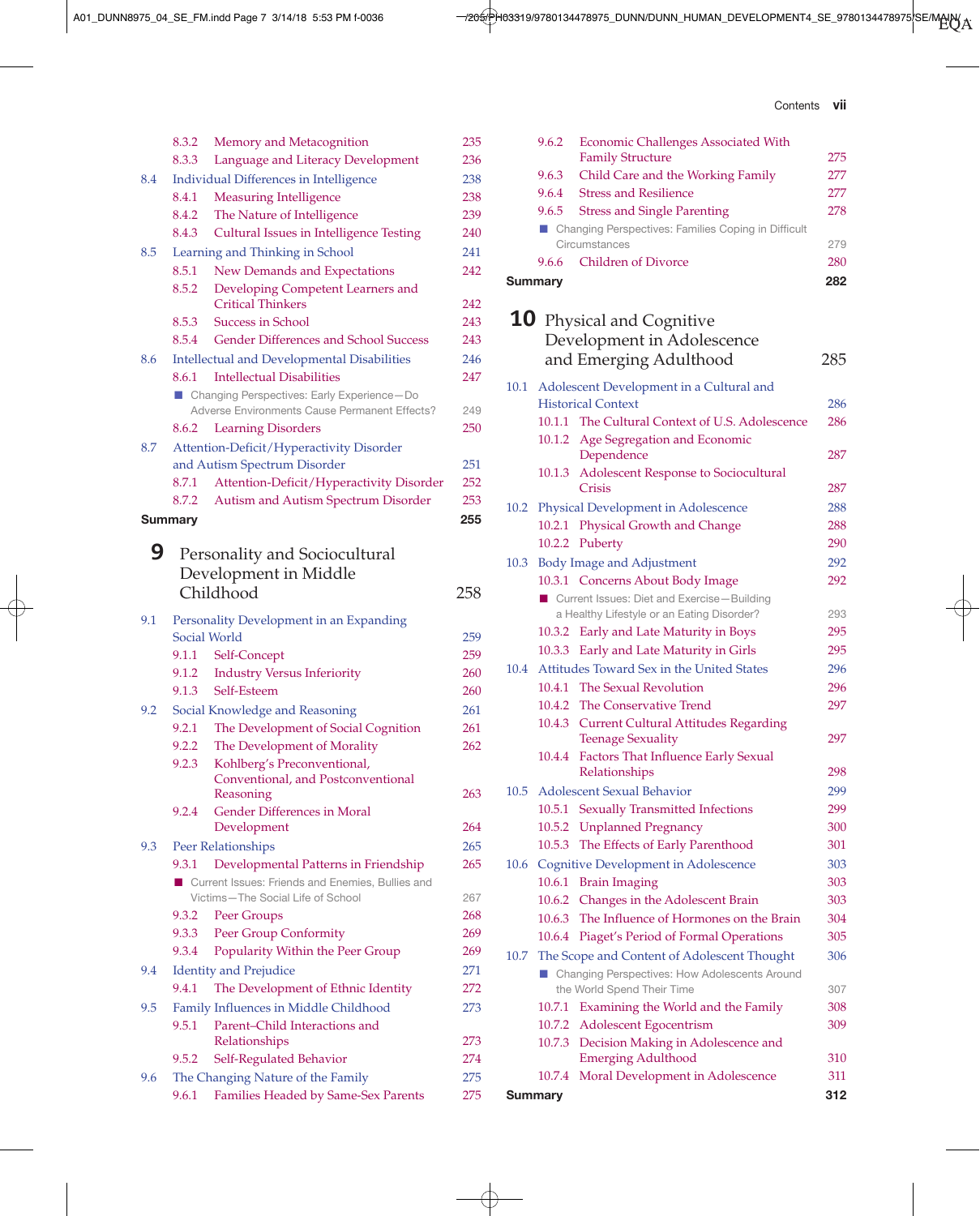A01\_DUNN8975\_04\_SE\_FM.indd Page 8 3/14/18 5:53 PM f-0036 /205/PH03319/9780134478975\_DUNN/DUNN\_HUMAN\_DEVELOPMENT4\_SE\_9780134478975/SE/MAIN/ ...

viii Contents

|      | <b>11</b> Personality and Sociocultural<br>Development in Adolescence and<br><b>Emerging Adulthood</b>  | 316 |
|------|---------------------------------------------------------------------------------------------------------|-----|
|      |                                                                                                         |     |
| 11.1 | Developmental Tasks of Adolescence                                                                      | 317 |
|      | 11.1.1 Achieving Autonomy                                                                               | 318 |
|      | Forming an Identity<br>11.1.2                                                                           | 318 |
|      | Identity Formation, Culture, and Context<br>11.1.3<br>■ Current Issues: Ethnic Identity-A Key Component | 320 |
|      | of Self-Definition                                                                                      | 321 |
|      | 11.1.4 "Generation Me"                                                                                  | 322 |
| 11.2 | Peer Relationships During Adolescence                                                                   | 323 |
|      | 11.2.1 Social Comparison                                                                                | 323 |
|      | 11.2.2 Friendships and Electronic Media                                                                 | 325 |
|      | 11.2.3 Cliques and Crowds                                                                               | 327 |
|      | 11.2.4 Dating                                                                                           | 328 |
| 11.3 | <b>Family Dynamics</b>                                                                                  | 328 |
|      | 11.3.1 Intergenerational Communication                                                                  | 329 |
|      | 11.3.2 Parenting Styles and Parental Monitoring<br>■ Changing Perspectives: Family Obligation and       | 330 |
|      | Assistance During Adolescence                                                                           | 331 |
|      | A Clash of Cultures Between Peers<br>11.3.3                                                             |     |
|      | and Parents                                                                                             | 332 |
| 11.4 | Risky Behavior in Adolescence                                                                           | 333 |
|      | 11.4.1 Risk Taking                                                                                      | 333 |
|      | 11.4.2 Use of Controlled Substances                                                                     | 334 |
|      | 11.4.3 Delinquency                                                                                      | 339 |
| 11.5 | <b>Stress and Resilience</b>                                                                            | 340 |
|      | 11.5.1 Depression                                                                                       | 340 |
|      | 11.5.2 Sexual Abuse of Adolescents                                                                      | 342 |
|      | 11.5.3 Risk Factors for Psychological Problems                                                          | 344 |
|      | 11.5.4 Protective Factors and Coping Responses                                                          | 345 |
|      | <b>Summary</b>                                                                                          | 346 |
|      | <b>12</b> Physical and Cognitive                                                                        |     |
|      | Development in Young Adulthood                                                                          | 349 |
| 12.1 | Perspectives on Adult Development                                                                       | 350 |
|      | 12.1.1<br>Age Clocks and Social Norms                                                                   | 350 |
|      | 12.1.2 Contextual Paradigms                                                                             | 351 |
|      | ■ Changing Perspectives: History, Culture, and the                                                      |     |
|      | Information Age                                                                                         | 352 |
|      | 12.2 General Physical Development                                                                       | 353 |
|      | 12.2.1 Strength and Stamina                                                                             | 353 |
|      | 12.2.2 Fitness and Health                                                                               | 354 |
|      | Current Issues: The Changing Face of HIV/AIDS                                                           | 357 |
| 12.3 | Sex and Sexuality                                                                                       | 358 |
|      | 12.3.1<br>Fertility                                                                                     | 358 |
|      | 12.3.2 Sexually Transmitted Infections                                                                  | 359 |
|      | 12.3.3 Sexual Attitudes and Behavior                                                                    | 360 |
|      | 12.4 Sexual Identity and Sexual Orientation                                                             | 362 |
|      | Origins of Same-Sex Orientation<br>12.4.1                                                               | 363 |
|      | 12.4.2 Understanding Sexual Orientation                                                                 | 364 |
|      | 12.4.3 Homophobia                                                                                       | 365 |

| 12.5    |        | Cognitive Development in Adulthood         | 367 |
|---------|--------|--------------------------------------------|-----|
|         | 12.5.1 | <b>Beyond Formal Operations</b>            | 367 |
|         |        | 12.5.2 Postformal Thought                  | 368 |
|         |        | 12.5.3 Emotional Intelligence              | 369 |
|         |        | 12.5.4 Schaie's Stages of Adult Thinking   | 370 |
|         |        | 12.6 Frameworks for Understanding Adult    |     |
|         |        | Development                                | 371 |
|         |        | 12.6.1 Stages and Contexts                 | 371 |
|         |        | 12.6.2 Havighurst's Developmental Tasks    | 371 |
|         |        | 12.6.3 Levinson's Seasons of a Man's Life  | 372 |
|         |        | 12.6.4 The Limitations of Normative Models | 373 |
|         |        | 12.6.5 Gould's Transformations in Early    |     |
|         |        | Adulthood                                  | 374 |
|         |        | 12.6.6 A Closing Comment                   | 375 |
| Summary |        |                                            | 376 |

|      |                | <b>13</b> Personality and Sociocultural<br>Development in Young Adulthood | 379 |
|------|----------------|---------------------------------------------------------------------------|-----|
| 13.1 |                | Self, Family, and Work                                                    | 380 |
|      |                | 13.1.1 The Personal Self                                                  | 380 |
|      |                | 13.1.2 Self as Family Member                                              | 381 |
|      |                | 13.1.3 Self as Worker                                                     | 382 |
| 13.2 |                | <b>Forming Close Relationships</b>                                        | 383 |
|      |                | 13.2.1 Couple Formation and Development                                   | 383 |
|      |                | 13.2.2 Marriage                                                           | 386 |
|      |                | 13.2.3 Cohabitation                                                       | 390 |
|      |                | 13.2.4 Staying Single                                                     | 391 |
|      |                | ■ Changing Perspectives: Living Together or                               |     |
|      |                | Living Alone                                                              | 392 |
| 13.3 |                | The Family Life Cycle and Adult Development                               | 393 |
|      |                | 13.3.1 The Transition to Parenthood                                       | 393 |
|      |                | 13.3.2 Coping With Children's Developmental<br><b>Stages</b>              | 395 |
|      |                | 13.3.3 Single Parenthood                                                  | 395 |
| 13.4 |                | The Occupational Cycle                                                    | 398 |
|      |                | 13.4.1 Stages of Occupational Life                                        | 399 |
|      |                | 13.4.2 Gaining a Place in the Workforce                                   | 399 |
|      |                | 13.4.3 Careers and Career Choices                                         | 400 |
|      | 13.4.4         | Occupational Choice and Preparation                                       | 401 |
| 13.5 |                | <b>Work and Gender</b>                                                    | 402 |
|      |                | 13.5.1 Changes in Women's Work Patterns                                   | 403 |
|      |                | 13.5.2 The Many Meanings of Work                                          | 405 |
|      | 13.5.3         | The Role of Women in Careers                                              | 405 |
|      | 13.5.4         | The Dynamics of Dual-Earner Couples                                       | 405 |
|      |                | ■ Current Issues: Juggling Work and Family                                |     |
|      |                | Roles-The Special Challenge for Low-Income,                               |     |
|      |                | Dual-Career Couples                                                       | 407 |
|      | <b>Summary</b> |                                                                           | 409 |

#### **14** Physical and Cognitive

Development in Middle Adulthood 412

14.1 Development in Middle Adulthood 412 14.1.1 Prime Time or the Beginning of the End? 413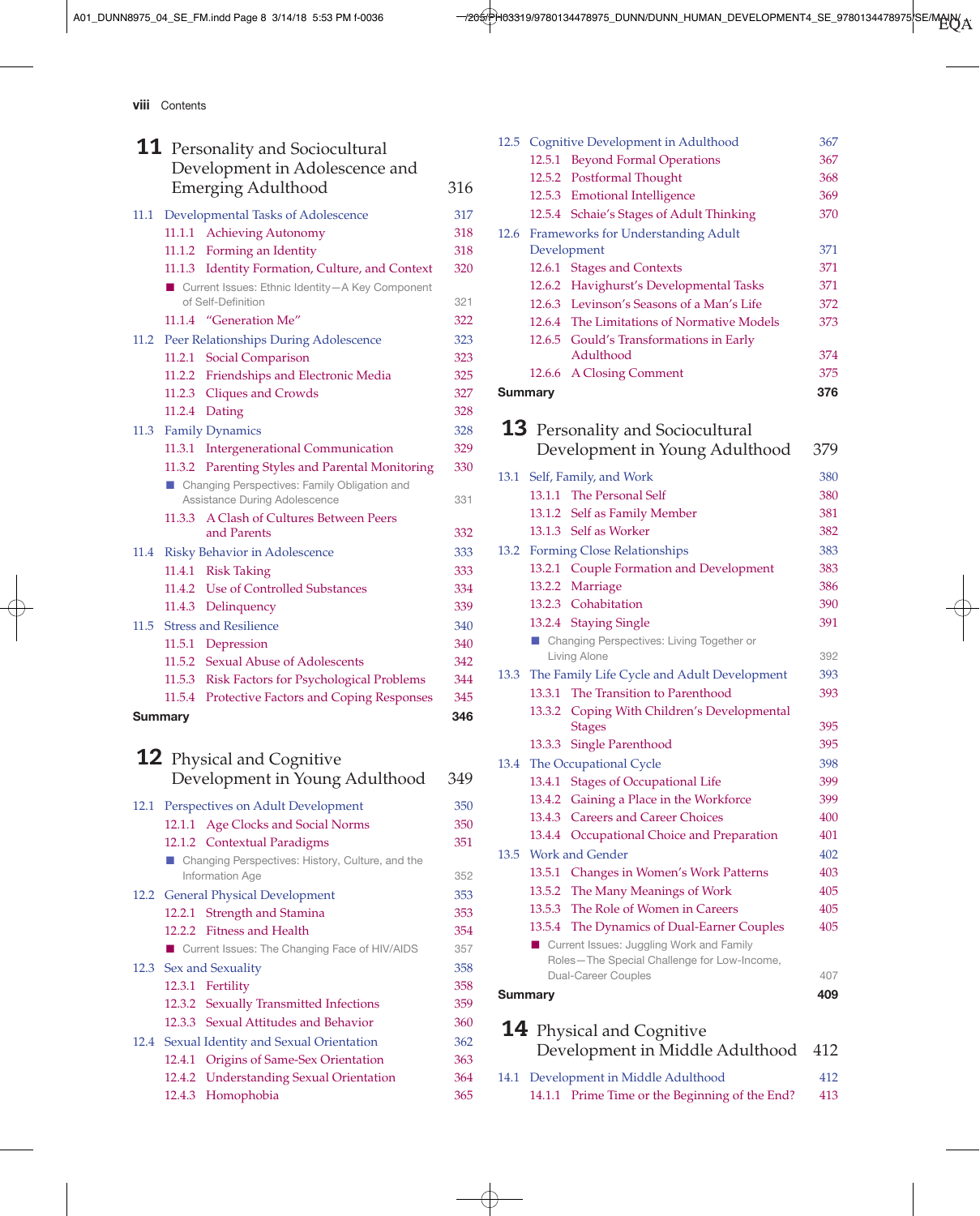A01\_DUNN8975\_04\_SE\_FM.indd Page 9 3/14/18 5:53 PM f-0036 /205/PH03319/9780134478975\_DUNN/DUNN\_HUMAN\_DEVELOPMENT4\_SE\_9780134478975/SE/MAIN/ ...

| Contents | IX |
|----------|----|
|          |    |

|                |                                      | 14.1.2 Midlife Crisis: Is It Real?                        | 413 |
|----------------|--------------------------------------|-----------------------------------------------------------|-----|
|                |                                      | 14.1.3 Perceptions and Realities at Midlife               | 415 |
|                |                                      | 14.2 The Climacteric                                      | 415 |
|                |                                      | 14.2.1 The Physical Changes and Symptoms of<br>Menopause  | 415 |
|                |                                      | 14.2.2 The Emotional Effects Associated With<br>Menopause | 416 |
|                |                                      | 14.2.3 Long-Term Effects                                  | 417 |
|                |                                      | 14.2.4 Hormone Replacement Therapy                        | 418 |
|                |                                      | 14.2.5 Changes in Men                                     | 419 |
| 14.3           |                                      | Physical Continuity and Change                            | 419 |
|                |                                      | 14.3.1 Changes in Capabilities                            | 420 |
|                |                                      | 14.3.2 Sexuality in the Middle Years                      | 421 |
|                |                                      | 14.4 Health and Disease                                   | 422 |
|                |                                      | 14.4.1 Good Health Habits                                 | 424 |
|                |                                      | 14.4.2 Poor Health Habits                                 | 426 |
|                |                                      | 14.4.3 Stress and Health                                  | 427 |
|                |                                      | 14.4.4 Ethnicity, Poverty, and Health                     | 428 |
|                |                                      | Current Issues: Health and Social Issues-Why              |     |
|                |                                      | Are Some Groups at Risk?                                  | 429 |
|                | 14.5 Cognitive Continuity and Change |                                                           | 431 |
|                |                                      | 14.5.1 Fluid Versus Crystallized Intelligence             | 431 |
|                |                                      | 14.5.2 Experience and Expertise                           | 433 |
|                |                                      | 14.5.3 Cognitive Skills in the Workplace                  | 433 |
|                |                                      | ■ Changing Perspectives: Retraining for Today's           |     |
|                |                                      | <b>Technological Jobs</b>                                 | 434 |
| <b>Summary</b> |                                      | 435                                                       |     |

#### **15** Personality and Sociocultural Development in Middle Adulthood 439

|      | 15.1 Personality Continuity and Change                                               | 440 |
|------|--------------------------------------------------------------------------------------|-----|
|      | 15.1.1 The Tasks of Middle Adulthood                                                 | 440 |
|      | 15.1.2 Middle Adulthood as the Crossroads                                            |     |
|      | of Life                                                                              | 441 |
|      | 15.1.3 Personal Reactions to Middle Adulthood                                        | 442 |
|      | Current Issues: Studying Generativity in<br>African-American and White U.S. Families | 444 |
|      | 15.2 Interpersonal Contexts of Relationships with                                    |     |
|      | Adult Children                                                                       | 445 |
|      | 15.2.1 Launching Adolescents and Young                                               |     |
|      | <b>Adults</b>                                                                        | 445 |
|      | 15.2.2 The "Boomerang Generation"                                                    | 445 |
|      | 15.2.3 The Empty Nest                                                                | 446 |
|      | 15.2.4 Mutually Reciprocal Relationships                                             | 447 |
|      | 15.3 Interpersonal Contexts Relating to Parents,                                     |     |
|      | Grandparents, and Friends                                                            | 448 |
|      | 15.3.1 Relationships With Aging Parents                                              | 448 |
|      | 15.3.2 Becoming a Grandparent                                                        | 449 |
|      | 15.3.3 A Lifelong Perspective on Friendship                                          | 451 |
|      | 15.4 The Changing Family                                                             | 451 |
|      | 15.4.1 Marriage, Divorce, and Remarriage                                             | 452 |
|      | 15.4.2 Blended Families                                                              | 456 |
| 15.5 | Occupational Continuity and Change                                                   | 457 |

|         |             | ■ Changing Perspectives: Blended Families-     |     |
|---------|-------------|------------------------------------------------|-----|
|         |             | Themes and Variations                          | 458 |
|         |             | 15.5.1 Job Change and Stress                   | 459 |
|         |             | $15.5.2$ Job Loss                              | 460 |
|         |             | 15.5.3 Job Burnout                             | 461 |
|         |             | 15.5.4 Midcareer Reassessment                  | 461 |
|         |             | 15.6 Continuity and Change in the Structure of |     |
|         | Personality |                                                | 462 |
|         |             | 15.6.1 The Five-Factor Model                   | 462 |
|         |             | 15.6.2 Stability or Change?                    | 462 |
| Summary |             | 464                                            |     |

|      |                                       | <b>16</b> Physical and Cognitive Development<br>in Older Adulthood | 467 |
|------|---------------------------------------|--------------------------------------------------------------------|-----|
| 16.1 |                                       | <b>Four Decades of Later Life</b>                                  | 467 |
|      |                                       | 16.1.1 Ages 60 to 69                                               | 468 |
|      |                                       | 16.1.2 Ages 70 to 79                                               | 468 |
|      |                                       | 16.1.3 Ages 80 to 89                                               | 468 |
|      |                                       | 16.1.4 Ages 90 and Over                                            | 469 |
|      |                                       | 16.2 Ageism and Stereotypes                                        | 470 |
|      |                                       | 16.2.1 A Sociocultural Perspective                                 | 471 |
|      |                                       | 16.2.2 Is Ageism Alive and Well?                                   | 472 |
|      |                                       | 16.2.3 Responses to Changes in Appearance                          | 473 |
| 16.3 |                                       | The Physical Aspects of Aging                                      | 474 |
|      |                                       | 16.3.1 The Changing Body                                           | 474 |
|      |                                       | 16.3.2 Muscles and the Skeleton                                    | 474 |
|      |                                       | 16.3.3 Mobility                                                    | 475 |
|      |                                       | 16.3.4 The Internal Organs                                         | 475 |
|      |                                       | 16.3.5 Sleep Problems                                              | 476 |
|      |                                       | 16.3.6 The Senses                                                  | 476 |
|      |                                       | 16.4 Health, Disease, and Nutrition                                | 478 |
|      |                                       | 16.4.1 Chronic Health Problems                                     | 478 |
|      |                                       | ■ Changing Perspectives: Diabetes-Will Type 2                      |     |
|      |                                       | Diabetes Be the New Lifestyle Disease Epidemic?                    | 479 |
|      |                                       | 16.4.2 Nutrition                                                   | 480 |
|      |                                       | 16.4.3 The Misuse of Prescribed Medication                         | 481 |
| 16.5 |                                       | The Causes of Aging                                                | 482 |
|      |                                       | 16.5.1 Stochastic Theories                                         | 483 |
|      |                                       | 16.5.2 Biological Clock Theories                                   | 484 |
| 16.6 | Neurological and Cognitive Changes in |                                                                    |     |
|      |                                       | <b>Advanced Age</b>                                                | 484 |
|      |                                       | 16.6.1 The Brain and the Nervous System                            | 484 |
|      |                                       | 16.6.2 Cognitive Speed                                             | 485 |
|      |                                       | 16.6.3 Memory                                                      | 486 |
|      |                                       | 16.6.4 Wisdom                                                      | 489 |

■ Current Issues: Wisdom-Cross-Cultural or Culture

16.7 Cognitive Decline 491 16.7.1 Dementia 492 16.7.2 Cardiovascular and Circulatory Problems 492 16.7.3 Alzheimer's Disease 493 16.7.4 Compensating for an Aging Mind 497 Summary 497

Specific? 490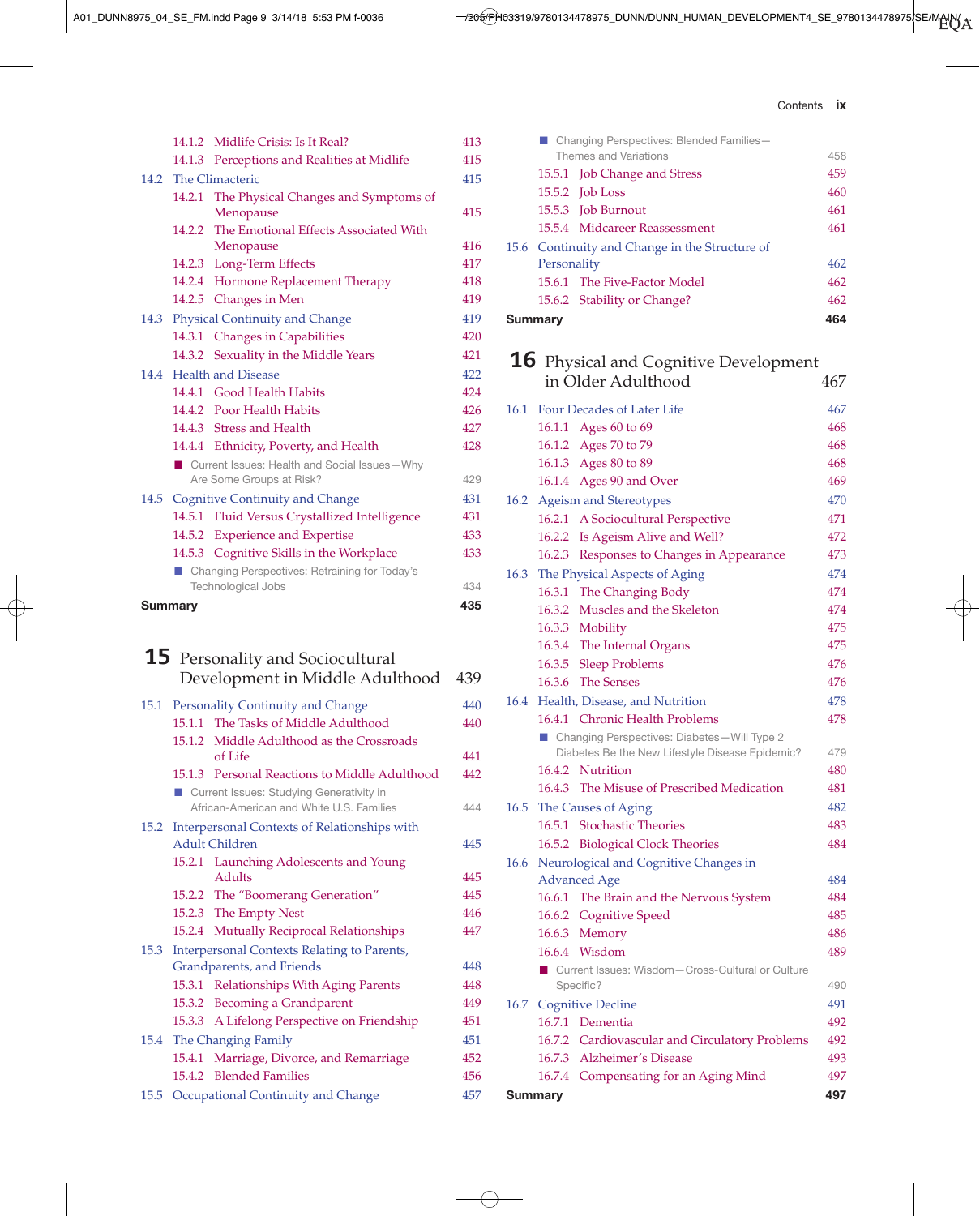x Contents

|                           |                                      | 17 Personality and Sociocultural                   |     |
|---------------------------|--------------------------------------|----------------------------------------------------|-----|
|                           |                                      | Development in Older                               |     |
|                           |                                      | Adulthood                                          | 501 |
| 17.1                      | Personality and Aging                |                                                    |     |
|                           |                                      | 17.1.1 Erikson's Stage of Integrity Versus         |     |
|                           |                                      | Despair                                            | 502 |
|                           |                                      | 17.1.2 Maintaining Identity                        | 503 |
|                           |                                      | 17.1.3 Emotional Development in Older<br>Adulthood | 503 |
|                           |                                      | 17.2 Continuity and Change in Older Adulthood      | 504 |
|                           |                                      | 17.2.1 Continuity and Change in Personality        | 504 |
|                           |                                      | Current Issues: Psychological Well-Being in Later  |     |
|                           |                                      | Adulthood                                          | 506 |
|                           |                                      | 17.2.2 Coping Styles                               | 507 |
|                           |                                      | 17.2.3 Successful Aging                            | 507 |
| 17.3                      | Retirement                           |                                                    | 509 |
|                           |                                      | 17.3.1 The Stages of Retirement                    | 509 |
|                           |                                      | 17.3.2 Adjusting to Retirement                     | 510 |
|                           |                                      | 17.3.3 Retirement Options                          | 511 |
| 17.4                      | The Interpersonal Contexts of Family |                                                    |     |
|                           | and Friends                          |                                                    | 512 |
|                           |                                      | 17.4.1 When Parenting Is Over                      | 512 |
|                           |                                      | 17.4.2 Caring for an Ill Spouse or Partner         | 513 |
|                           |                                      | 17.4.3 Widows and Widowers                         | 514 |
| 17.5                      |                                      | U.S. Social Policy and Older Adulthood             | 517 |
|                           |                                      | 17.5.1 Social Security and Medicare                | 517 |
|                           |                                      | 17.5.2 Lifestyle Options for Older Adults          | 519 |
|                           |                                      | ■ Changing Perspectives: Assisted Living-          |     |
|                           |                                      | The In-Between Choice for Frail Older Adults       | 520 |
|                           |                                      | 17.5.3 Goals for the Care of Older Adults          | 522 |
| <b>Summary</b>            |                                      |                                                    | 523 |
| <b>18</b> Death and Dying |                                      |                                                    | 526 |
| 18.1                      |                                      | Thoughts and Fears of Death                        | 527 |
|                           |                                      | 18.1.1 Denial of Death                             | 527 |
|                           |                                      |                                                    |     |

18.1.2 Reactions to Death 527

|      |                | 18.1.3 Managing the Anxiety Associated<br>With One's Own Death | 528 |
|------|----------------|----------------------------------------------------------------|-----|
|      |                | ■ Current Issues: Searching for Meaning in Natural             |     |
|      |                | Disasters, Accidents, Terrorism, and Personal                  |     |
|      |                | <b>Tragedies</b>                                               | 529 |
| 18.2 |                | Confronting One's Own Death                                    | 530 |
|      |                | 18.2.1 Death as the Final Developmental Task                   | 531 |
|      |                | 18.2.2 Stages of Adjustment                                    | 531 |
|      |                | 18.2.3 Coping With Terminal Illness                            | 532 |
|      |                | 18.2.4 Alternative Trajectories                                | 532 |
| 18.3 |                | The Search for a Humane Death                                  | 534 |
|      |                | 18.3.1 Hospice                                                 | 535 |
|      |                | 18.3.2 Active Euthanasia                                       | 536 |
|      |                | 18.3.3 Passive Euthanasia                                      | 537 |
|      |                | 18.3.4 Palliative and End-of-Life Care                         | 538 |
|      |                | 18.4 Grief and Bereavement                                     | 539 |
|      |                | 18.4.1 Grieving                                                | 540 |
|      |                | 18.4.2 Bereavement in Cross-Cultural Perspective               | 542 |
|      |                | 18.4.3 Rituals and Customs                                     | 542 |
| 18.5 |                | The Death of a Child                                           | 543 |
|      |                | 18.5.1 Statistics of Child Death                               | 543 |
|      |                | 18.5.2 Grief and Individuals With Disabilities                 | 543 |
|      |                | 18.5.3 Grieving When a Child Dies                              | 544 |
|      |                | ■ Changing Perspectives: Humane End-of-Life Care               |     |
|      |                | for Children Who Are Dying and for Their Families              | 544 |
| 18.6 |                | Completing the Life Cycle                                      | 546 |
|      |                | 18.6.1 The Continuity of Birth and Death                       | 546 |
|      |                | 18.6.2 Finding the Meaning in Death                            | 546 |
|      |                | 18.6.3 Death Is Natural                                        | 546 |
|      | <b>Summary</b> |                                                                | 547 |
|      |                |                                                                |     |

- Glossary 550 References 561
- Credits 676
- Name Index 684
- Subject Index 714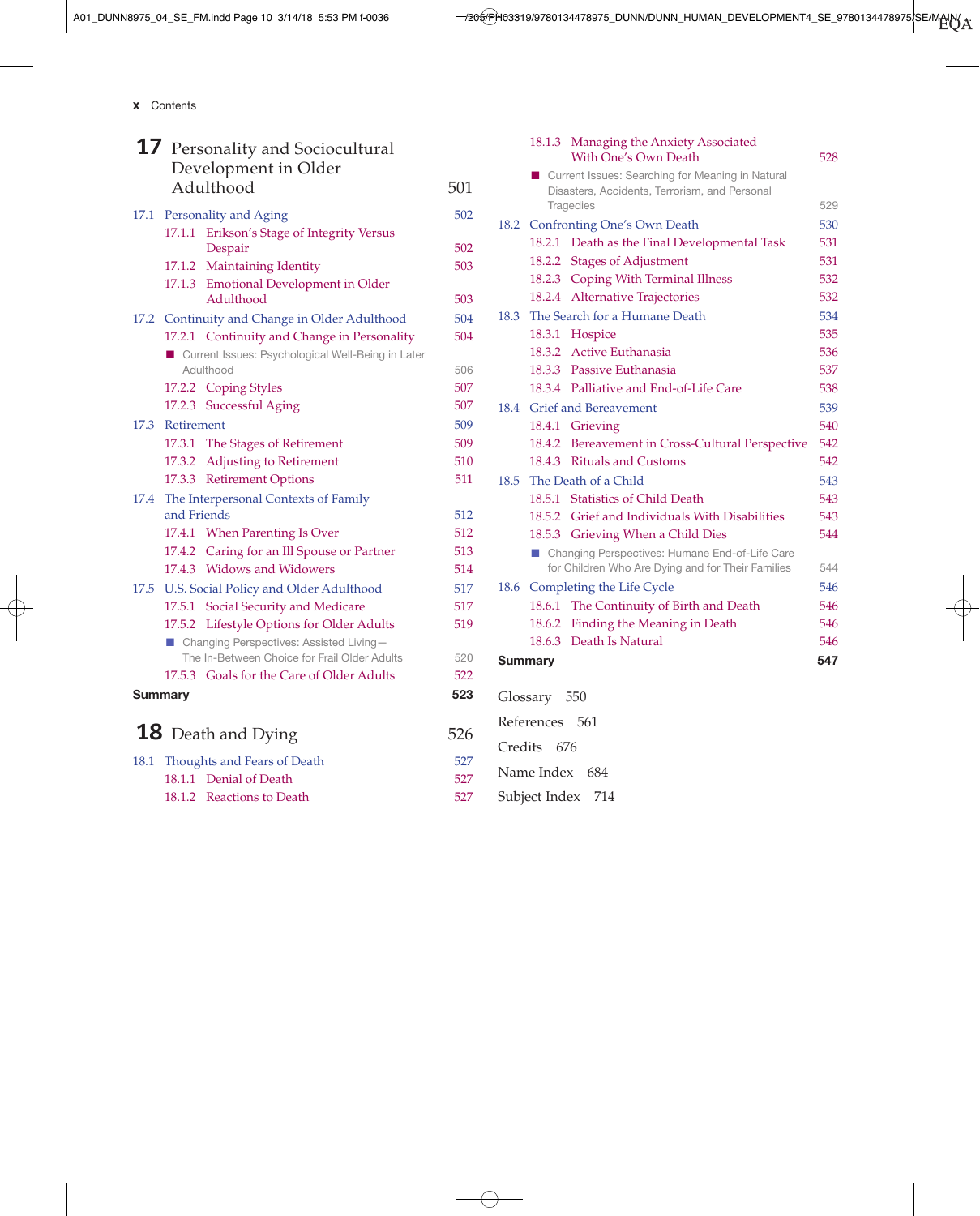## **Preface**

*Understanding Human Development*, Fourth Edition, represents our belief that the story of each human life is a rich and compelling drama—one that deserves to be appreciated and understood. Our overarching goal for this course is to provide all readers with a balanced view for understanding human development as it unfolds across the lifespan—a view that emphasizes the dynamic interactions among biological, psychological, and sociocultural forces. Indeed, we believe that a modern understanding of developmental processes must consider the biological and psychological changes that occur at various points in the lifespan and must do so within relevant social and cultural contexts. Clearly, to ignore the important influences of family, society, and culture would leave us with explanations that are not only incomplete, but also flat and empty.

Reflecting the fact that development proceeds from the multiple interactions of many relevant variables across time, it is perhaps not surprising that our knowledge about human developmental processes and events has accumulated from a variety of perspectives. This course draws from many fields (psychology, biology, neuroscience, sociology, anthropology, history, nursing, medicine, and public health, to name a few) to provide an up-to-date presentation of key topics, issues, and controversies in the field of lifespan development. It has been our goal to prepare a text that reflects this comprehensive view of development across the lifespan.

We, of course, recognize that college and university students today are a diverse group—varying widely in age, ethnicity, identity, personal experiences, and outlook, and in academic background and personal and career interests as well. Some are already parents, and many will become parents in the near future; all have been children. Thus, although each student has followed and will follow a unique developmental trajectory, all students have considerable first-hand experience with human development; each has been "doing" it for a number of years. Indeed, because the study of human development is such a diverse enterprise, each of us "knows" the subject matter of human development from our own experience-based point of view. Thus, students come to their studies enriched by, but also embedded in, their attitudes, beliefs, biases, hopes, talents, language patterns, traumas, and more. We hope that as students study this course content, they begin to not only see themselves more clearly, but also see others in a wider context. We think that understanding development from a broader, more objective point of view is an important goal for students of human development. Because

many students of human development will pursue a future in career fields in which they will work closely with individuals of various ages—including social work, education, nursing, public health, counseling, various areas of psychology, and program administration—one of our goals in writing this text is to prepare these students not only with facts relevant to their future career success, but also with an understanding of the intricacies and the interactive nature of the forces that propel developmental processes across the lifespan.

We believe that the study of human development is fascinating—that most students have an irresistible curiosity about how humans "develop" and about how infancy, childhood, adolescence, and adulthood unfold, one into the other. This text encourages that curiosity through its emphasis on human diversity. *Understanding Human Development* presents people as they are in the context of culture and subculture, both within the United States and beyond. The contemporary case studies and research efforts incorporated in the body of the text, as well as those highlighted in its special features, reflect this variety of experiences. It is our hope that all students will find themselves mirrored in this course, and that all will see the defining principles and ideas of human development as self-descriptive as well as pertaining to human nature in general.

Finally, our approach incorporates applications and examples drawn from everyday life to illuminate the basic principles we describe. We encourage students to draw on their own experiences, and we hope students will weigh the evidence and ideas we present against these and, in the process, develop an informed, critical perspective on how we come to be who and what we are as human beings, on how our culture—broadly and narrowly defined—contributes to our development, and on what each of us can expect in our years to come.

*—Wendy L. Dunn and Grace J. Craig*

### Features

Although it follows the basic outline of the third edition, the fourth edition of *Understanding Human Development* incorporates a substantive revision with a notable expansion and improvement in the quality of the learning and study tools that support the text. In particular, the fourth edition embeds the newest research findings in developmental science within its coverage, with more than 80 new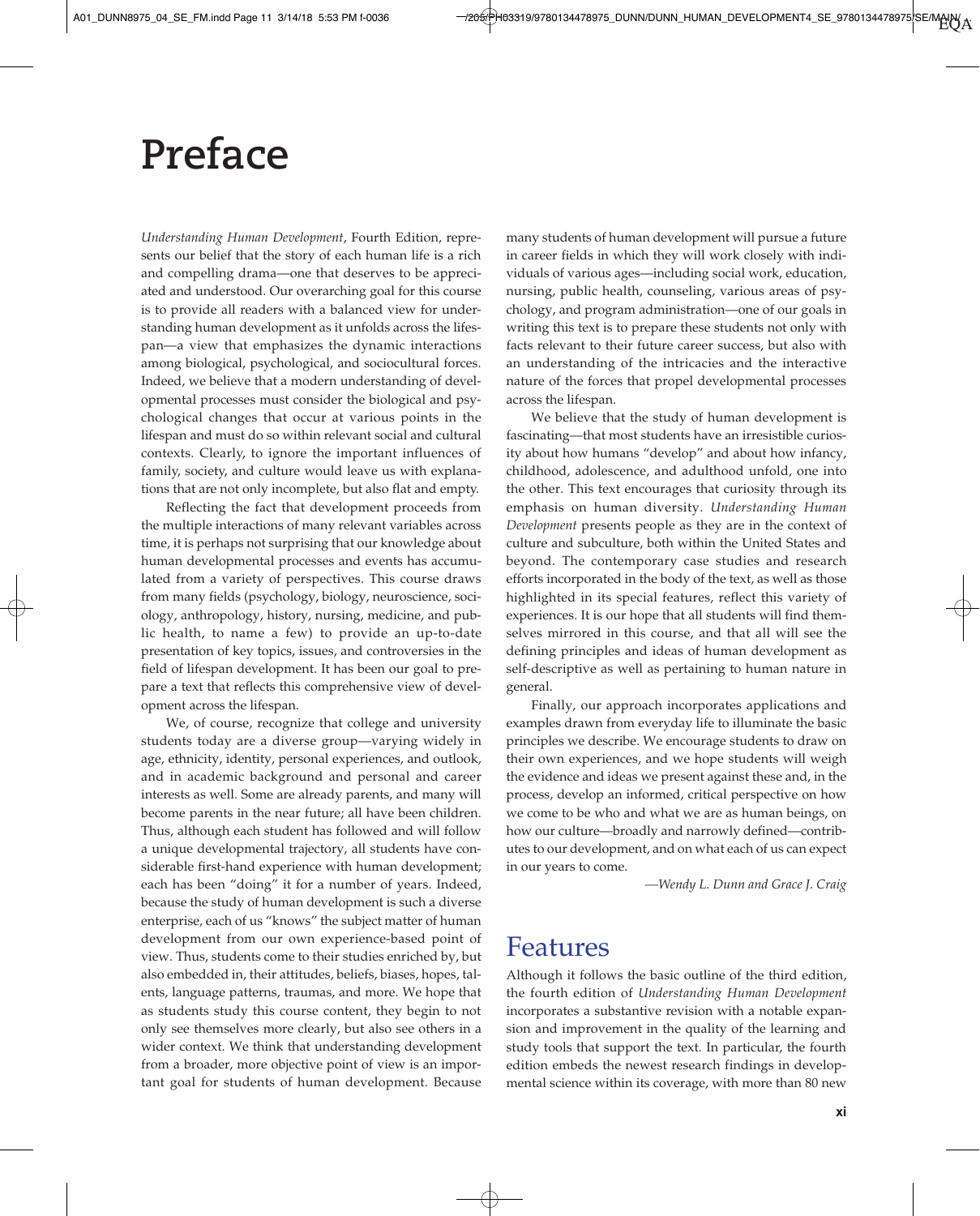#### xii Preface

reference citations added in each of the text's 18 chapters in total, more than 1,500 new sources of information have been included since the third edition was published, with many of these focused on the rapidly expanding literature on brain development across the lifespan. In addition, the text's coverage has been updated to reflect current thinking on many important issues, especially those pertaining to family structure and personal identity, as social views on these topics continue to evolve. More attention is devoted, too, to cross-cultural perspectives and to understanding development as a process reflective of not only biological and psychology factors but also culture and self-understanding.

In terms of its pedagogical focus, care has been taken with the organization of the text, so that it works equally well in digital as well as traditional text formatting. As was the third edition, the fourth edition is exceptionally well supported by the carefully integrated use of learning objectives, which are tied to not only chapter content, but also chapter summary statements, self-test opportunities, and questions provided to instructors in the test bank. Throughout, students have access to figures and tables that help to organize the text content, as well as to challenge students to develop their critical thinking and problem-solving abilities. The fourth edition also is supported by a rich array of video resources to illuminate various developmental concepts and processes.

**Learning Objectives** presented at the beginning of each chapter pose overarching themes, stimulating interest in the main topics and serving as a preview of the upcoming chapter. Learning objectives also are linked to the content of the chapter summaries and to all questions in the test bank.

**Changing Perspectives** explores controversies about human development, often within a specific cultural context, that encourage thought and discussion.

**Current Issues** emphasizes the "doing" of developmental research and provides an opportunity for students to conceptualize how research projects help us better understand the processes involved in human development.

**Videos** provide students using the text's digital resources with greater detail on compelling topics, such as adolescent cliques, body image and eating disorders, making a career choice, genetic counseling, and much more.

**Interactive Figures** allow students using the digital text to delve into the statistics and compare different sets of data to fully understand how researchers have studied human development.

**Journal Questions** encourage students to reflect on text content and relate it to their own experiences.

**Fill-in Application Questions** provide additional opportunities at the end of each chapter for students using the digital text to think about how their experiences fit into the development across the lifespan.

**Shared Writing prompts** allow students to write their own essays and then to read and comment on fellow students' essays, giving them a broader understanding of different experiences and perspectives.

### New to This Edition

Because the fourth edition of *Understanding Human Development* has involved a comprehensive review and revision, we have added significant new content to every chapter. Of particular note are the additions outlined in the following chapter-by-chapter list.

#### Chapter 1: Fundamentals of Human Development

- Expanded and updated coverage of "children in war," reflecting recent world events
- Updated coverage of developmental neuroscience and the role of neurological forces in shaping development
- New section on relational systems models, emphasizing the role of epigenetic forces
- Updated information on the Fragile Families and Child Wellbeing Study

#### Chapter 2: Heredity and Environment

- Expanded and updated coverage of the human genome
- Updated information on single-gene traits, such as eye color
- A more detailed explanation of epigenetic processes, with new information on the epigenome and gene– environment interactions
- Updated information on mitochondrial disorders
- A more nuanced explanation of heritability, focusing on the role of epigenetic processes
- A specific focus on how millennials differ from baby boomers, to illustrate age cohort differences

#### Chapter 3: Prenatal Development and Childbirth

- Expanded and updated information on preterm and low-birth-weight interventions and outcomes
- Updated information on HIV/AIDs worldwide
- New information on the Zika virus and its teratogenic effects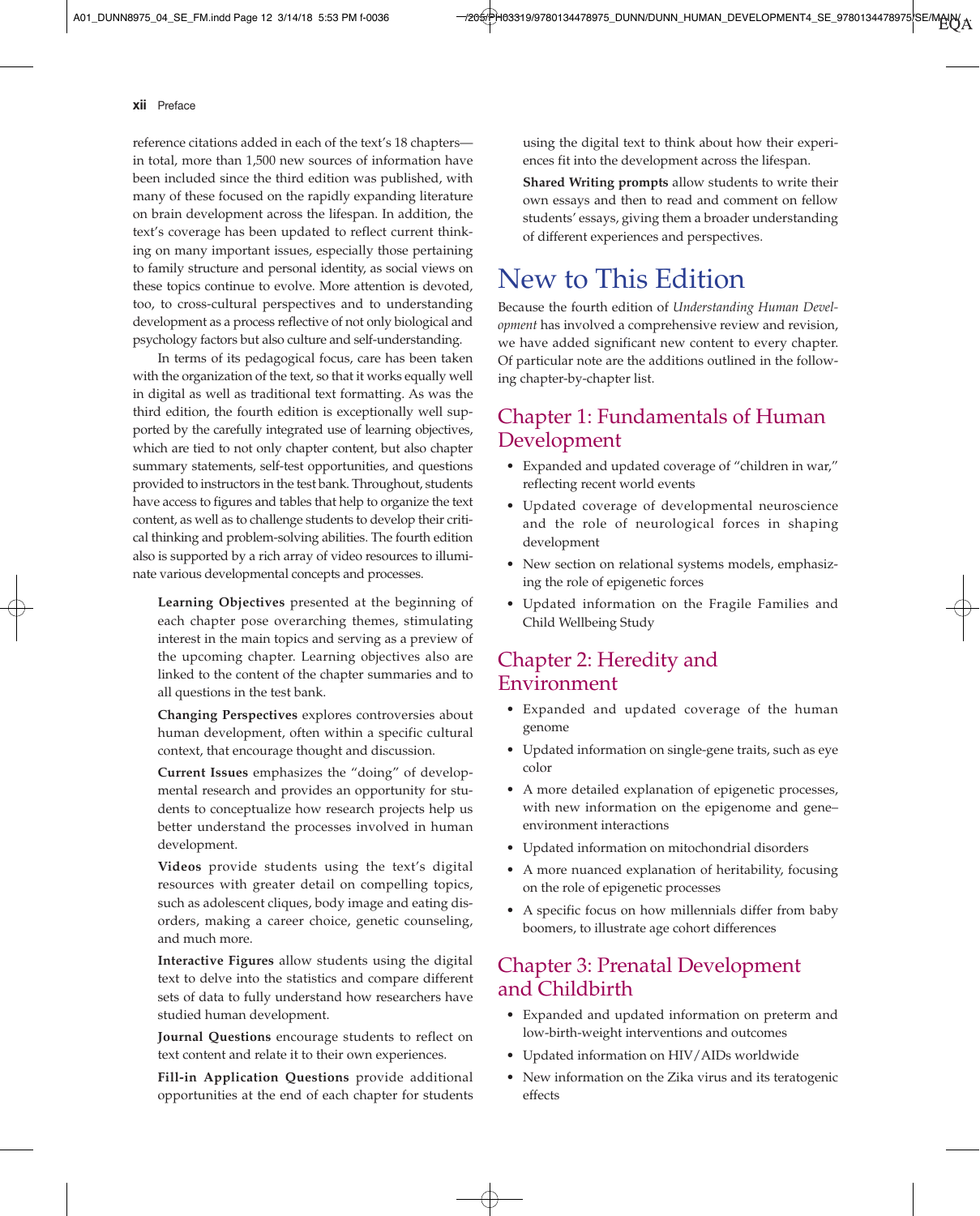Preface **xiii** 

- Updated statistics on drug use during pregnancy
- More recent information about the use of episiotomy during delivery
- Update of the Nurse-Family Partnership program
- New section on first trimester screening techniques
- Updated and expanded section on fertility treatments
- Expanded coverage of how adults make the transition to parenthood—for mothers, fathers, and nontraditional parents, both within U.S. culture and in other cultures around the world

#### Chapter 4: Physical, Cognitive, and Language Development in Infancy and Toddlerhood

- Updated information on early brain development, including myelination
- Expanded coverage of how habituation experiments are used to study infant cognition
- Updated information on sudden infant death syndrome and other traumatic events of infancy
- New information on the interrelated nature of infant behavior and brain activity
- New and expanded coverage of nutritional deficiencies in infancy, especially anemia
- Updated information on child malnutrition worldwide, with an emphasis on breastfeeding
- Updated coverage of infant perceptual development and early language development

#### Chapter 5: Personality and Sociocultural Development in Infancy and Toddlerhood

- Expanded coverage of emotional development in childhood
- Updated coverage of temperament and its role in development
- New information on the significance of early mother– infant communication
- Broadened coverage of the family as a system, emphasizing changing definitions of what constitutes a "family"
- Expanded coverage of the role fathers play in early childhood development
- Updated statistics on labor force participation and child-care arrangements in the United States
- Greater attention to the topic of young children with disabilities
- Expanded coverage of intervention programs aimed at reducing child maltreatment

#### Chapter 6: Physical, Cognitive, and Language Development in Early Childhood

- Updated and expanded information on brain development in early childhood
- New information on learning to write, emphasizing the concept of automaticity
- Expanded coverage of theory-of-mind research, especially regarding its link to the development of social relationships
- Updated coverage of memory development in early childhood
- Expanded discussion of private speech and how it prepares the child for subsequent developmental tasks
- New information on how children learn to use gestures as part of their communication repertoire
- Updated information on bilingualism and its impact on cognitive development
- New information on how play can be used to encourage positive development among children who have developmental difficulties

### Chapter 7: Personality and Sociocultural Development in Early Childhood

- Updated information on the biological forces that underlie early personality development
- Updated coverage of emotion regulation in early childhood
- Expanded information on cross-cultural aspects of parental use of punishment
- New information on children's use of media, especially digital media, and its impact on development
- Expanded and updated information on how children's use of media is linked to aggression and violence, as well as to other aspects of development, and especially to sleep
- New coverage of how play is linked to the development of social competencies
- Updated coverage of the development of self-concept in early childhood
- Updated information about the effects of birth order and sibling dynamics
- Updated statistics and information on child maltreatment in the United States, including a discussion of race and ethnicity and of economic forces that are implicated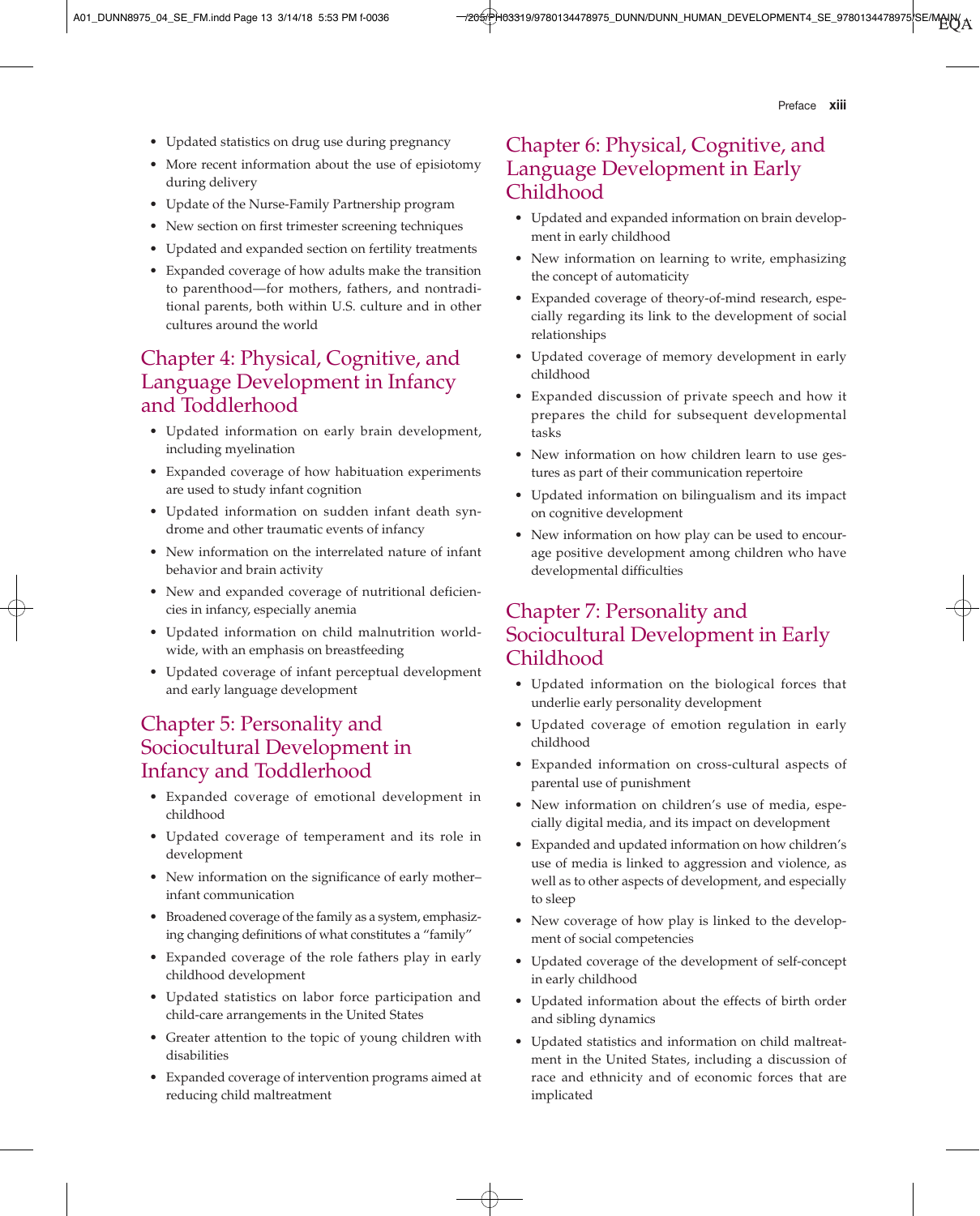xiv Preface

#### Chapter 8: Physical and Cognitive Development in Middle Childhood

- Expanded treatment of cerebellar development and its role in complex behavioral and cognitive functions
- Additional focus on the need for longitudinal methods when looking at brain changes
- Updates on the leveling off of childhood obesity trends in recent years
- Updates on common causes of illness and death in childhood
- Additional coverage of media use involving tablets and other new technology
- New information on single-sex schools and their impact on development in childhood
- Updated coverage of gender gaps in educational outcomes
- Updated content on autism spectrum disorder, to correspond to the *DSM-5*

#### Chapter 9: Personality and Sociocultural Development in Middle Childhood

- New information on the development of moral reasoning
- Updated treatment of bullying, including cyberbullying, and a new section on the negative impact of bullying on bullies themselves
- New research on the two dimensions of popularity: likeability and social status
- Reconceptualized and updated treatment of labor force participation by single and married mothers
- New section on increasingly diverse conceptualizations of the family
- Updates on recent changes in the U.S. economy and how these affect family stress and children's development

#### Chapter 10: Physical and Cognitive Development in Adolescence and Emerging Adulthood

- Discussion of social media as a way in which adolescents spend time
- Expanded discussion of factors affecting the secular trend of earlier menarche, including both cultural and historical perspectives
- Inclusion of *DSM-5's* of binge eating disorder as one of the eating disorders affecting adolescents
- Updated statistics on obesity
- Discussion of pubertal timing and pace as factors affecting developmental trajectories
- Updated coverage of changing attitudes about sexuality, especially pertaining to homosexuality and sexual diversity
- New statistics on the sexual behavior of adolescents
- Updated discussion of HIV/AIDS
- Updated statistics on births to adolescent girls, focused on the dramatic decline in teenage birth rates in all U.S. ethnic groups
- Expanded coverage of brain development in adolescence
- Updated coverage of risk taking and moral development in adolescence

#### Chapter 11: Personality and Sociocultural Development in Adolescence and Emerging Adulthood

- Updated coverage of identity development throughout adolescence, emphasizing gender identity and its development
- Updated coverage of ethnic identity development and its significance
- New content pertaining to generational changes for millennials
- Enhanced attention to cross-cultural aspects of parenting influences on adolescent development
- Updated coverage of media use by adolescents, including trends in social media use
- New content on how youth use social media in dating and how this is changing dating patterns and behaviors
- Updated coverage of drug use and usage trends by teenagers in the United States, including the changing laws regarding marijuana use
- Updated coverage of sexual abuse in adolescence, including new coverage of online sexual abuse
- Increased coverage of how epigenetic processes are involved in a risk–resilience model for mental health

#### Chapter 12: Physical and Cognitive Development in Young Adulthood

- Updates to statistics on physical health and changes in health status in early adulthood
- Updated coverage of HIV/AIDS in the United States and globally, including antiretroviral therapies and the impact these are having on AIDS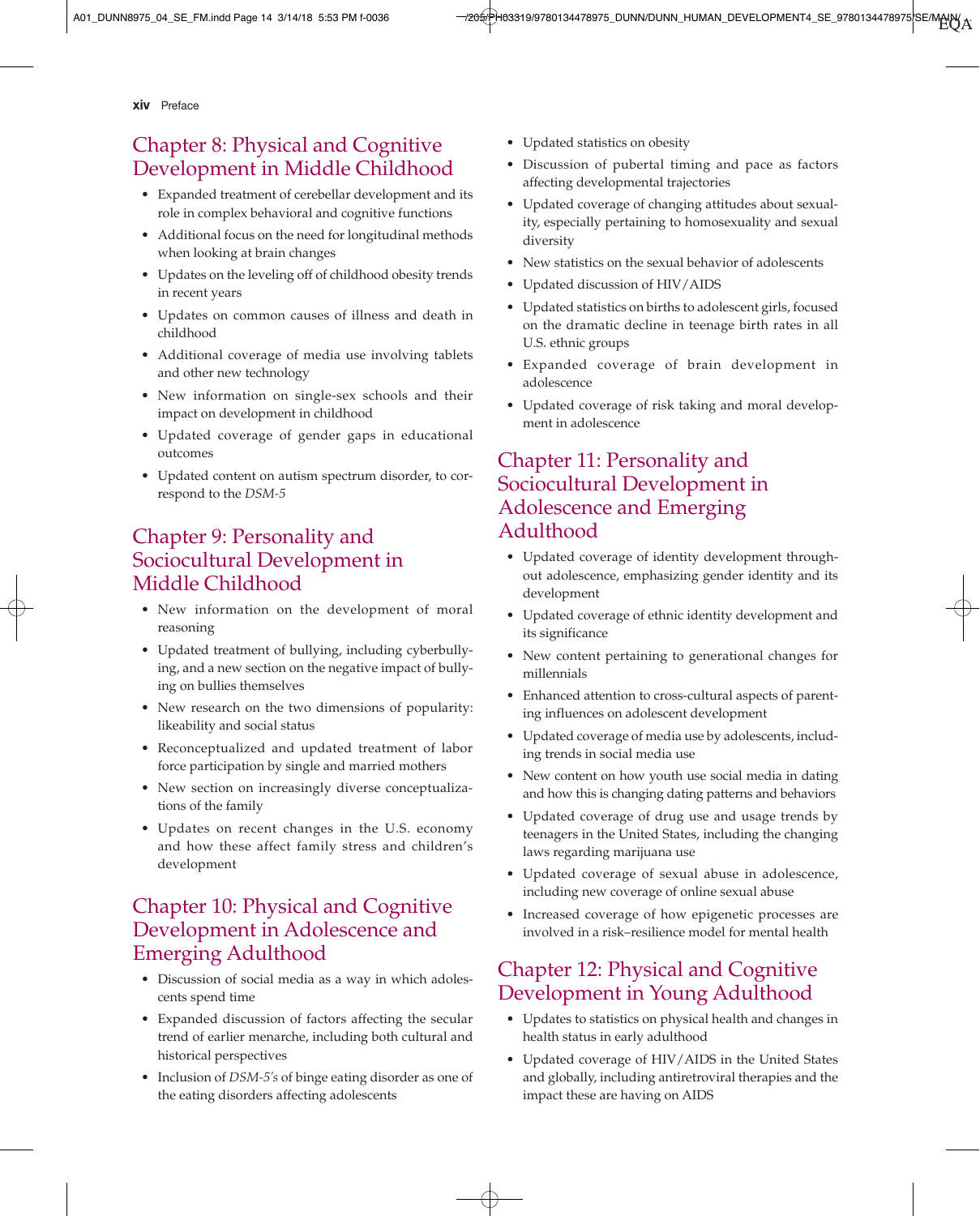Preface xv

- Updated statistics on sexually transmitted infections
- New information on how sexual attitudes and behavior are changing, including an expanded discussion of homophobia
- Expanded and updated coverage of gender identity and sexual orientation, including a discussion of LGBTQ issues, and emphasizing current thinking about nonconforming sexual identity
- New section on the origins of gender orientation and sexual identity
- Updated information on postformal thought

#### Chapter 13: Personality and Sociocultural Development in Young Adulthood

- Updated coverage of the topic of romantic love
- New and updated coverage of changing patterns of marriage and divorce in the United States today
- New information on same-sex marriage and same-sex parenting
- Updated statistics on cohabitation trends and living arrangements in families
- Updated coverage of government assistance for families (Personal Responsibility and Work Opportunity Reconciliation Act)
- Additional attention on mentoring in work relationships
- New information on racial or ethnic differences in work and pay
- Updated statistics on work trends among gender groups
- Updated information on work–family balance in dualcareer families

### Chapter 14: Physical and Cognitive Development in Middle Adulthood

- Updated treatment of physical changes in middle adulthood
- New and expanded treatment of menopause in a cross-cultural context
- New information on the side effects of hormone replacement therapy
- Updated statistics on life expectancy and causes of death in the United States today
- Updated treatment of obesity and overweight as a problem for middle-aged adults
- Expanded attention on how stress affects health
- New discussion of the stress associated with being a member of a disadvantaged group
- Expanded coverage of protective factors associated with maintaining cognitive functions into older adulthood

#### Chapter 15: Personality and Sociocultural Development in Middle Adulthood

- New treatment of the importance of middle adulthood as the crossroads from adolescence to older adulthood, with some abilities in decline but others characterized by growth
- Expanded and updated coverage of shifts in family composition and family dynamics
- Updated coverage of "boomerang" children who return home to live with parents
- Updated statistics on life expectancy, living arrangements, marital arrangements, and grandparenting
- Revised statistics about marriage and divorce rates
- New coverage of factors that increase and decrease the probability of divorce
- Enhanced coverage of job loss and job burnout

#### Chapter 16: Physical and Cognitive Development in Older Adulthood

- Expanded discussion of cultural differences in agerelated stereotypes
- Revised population statistics projections in the United States and the world
- Expanded discussion of aging in various cultures throughout the world
- Updated and expanded coverage of medical approaches to looking younger
- New coverage of links between heart disease, cognitive impairment, and physical exercise
- Updated and expanded coverage of cognitive training for brain health, including Web and computer exercises
- Expanded analysis of the "obesity epidemic" in older adulthood and its effect on diabetes
- Updated statistics on usage and costs of the prescription drugs used by older adults, including information about Medicare Part D
- Inclusion of information about melatonin as a dietary aid to prolong the lifespan
- Updated information on Alzheimer's disease, including protective factors, new recommendations about diagnosis, and advances in biomarker development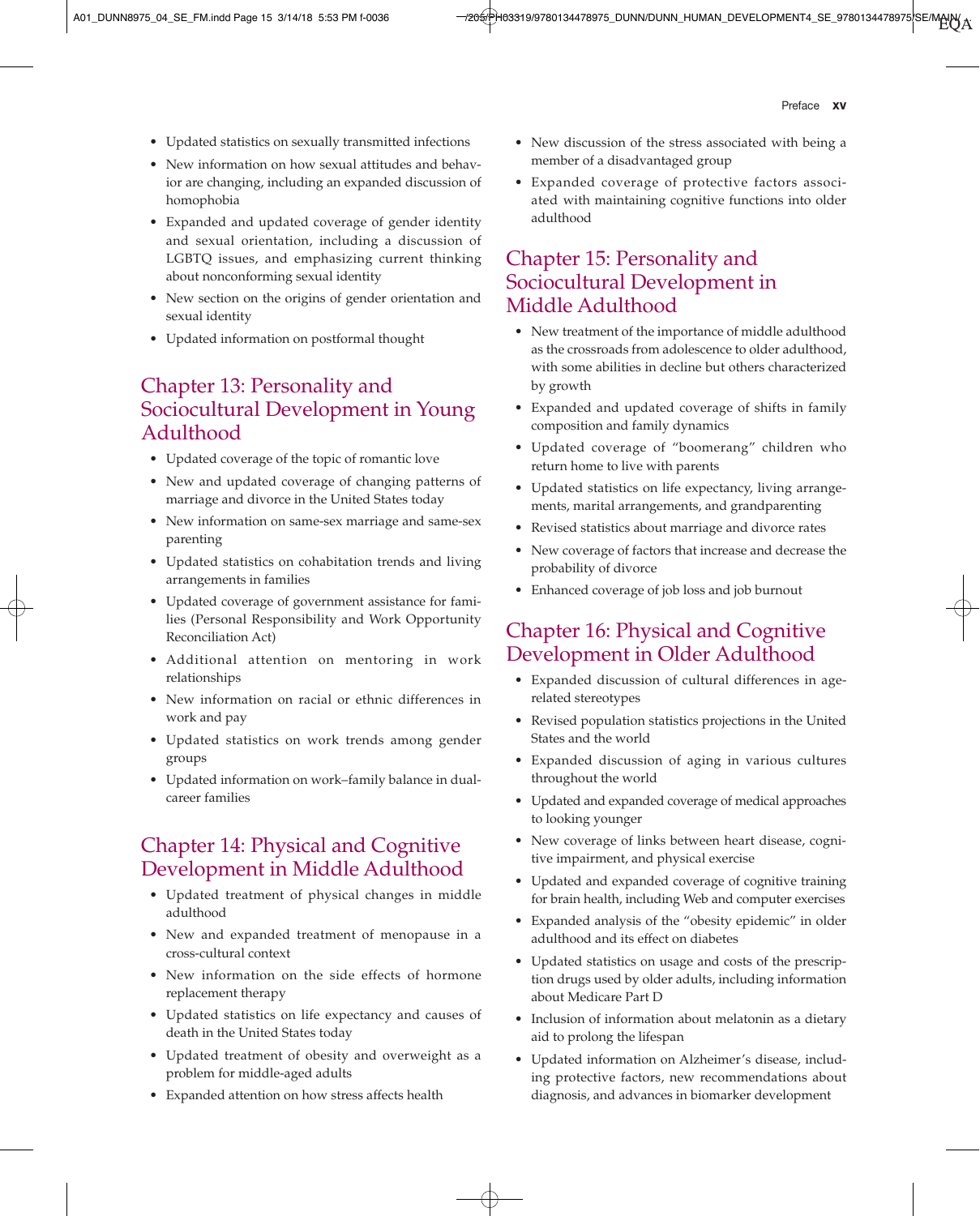xvi Preface

#### Chapter 17: Personality and Sociocultural Development in Older Adulthood

- New content on cross-cultural perspectives on ill health and aging
- Expanded treatment of coping strategies used to adjust to aging
- Updated statistics on health status, work status, and retirement
- New information on the changing shape of the U.S. population according to age
- Updates on changes in healthcare financing to accommodate an aging population in the United States
- More recent statistics about demographic profiles of older adults with respect to marital status, living arrangement, and racial and ethnic background
- Expanded and updated coverage on Medicare and Social Security

#### Chapter 18: Death and Dying

- Expanded treatment of cross-cultural issues in death and dying
- Updated discussion of terror management theory and its protective impact on self-esteem
- Updated and expanded discussion of caring for older adults with dementia and Alzheimer's disease
- Recent trends in rates of suicide in the United States
- Updated discussion of hospice usage and services
- Updated and expanded treatment of euthanasia and assisted suicide, including changes in legal issues and public opinion
- New section on acute, prolonged, and complicated grief as these are considered in *DSM-5*
- Updated coverage of end-of-life care recommendations from the Institute of Medicine and the American Cancer Society

#### Revel™

Educational technology designed for the way today's students read, think, and learn

When students are engaged deeply, they learn more effectively and perform better in their courses. This simple fact inspired the creation of Revel: an immersive learning experience designed for the way today's students read, think, and learn. Built in collaboration with educators and students nationwide, Revel is the newest, fully digital way to deliver respected Pearson content.

Revel enlivens course content with media interactives and assessments—integrated directly within the authors' narrative—that provide opportunities for students to read about and practice course material in tandem. This immersive educational technology boosts student engagement, which leads to better understanding of concepts and improved performance throughout the course.

**Learn more about Revel** - https://www.pearson. com/revel

### Available Instructor **Resources**

The following resources are available for instructors. These can be downloaded at https://www.pearsonhighered. com. Login is required.

**PowerPoint**—provides an ADA compliant template of the main ideas, concepts, and select images covered throughout the text. These can easily be customized for your classroom.

**Instructor's Manual**—includes lecture suggestions, classroom activities and exercises along with a supplementary reading list for classroom use.

**Test Bank**—includes additional questions in multiplechoice and open-ended—short and essay response formats. Each question includes a corresponding skill, difficulty level, text reference, and learning objective.

**MyTest**—an electronic version of the Test Bank to customize in-class tests or quizzes.

### Acknowledgments

*Understanding Human Development* reflects the contributions of many individuals, although ultimately the responsibility for the content of the book rests with the authors. Foremost among the people we wish to acknowledge are the teachers, mentors, and colleagues who have encouraged and inspired us in our own study. We also wish to recognize the significance of the contributions of people of all ages we have learned from, including especially our students and research assistants, but also people with whom we have interacted across a wide variety of circumstances. We are grateful for the support of family and friends as well, and we wish to note that our closest personal relationships have perhaps taught us the most about the nuances and complexity of human development. Combined, the experiences, ideas, and insights of many people are reflected in this text.

Specifically, we would like to thank the professionals who contributed directly to the preparation and production of the fourth edition of this text. We owe considerable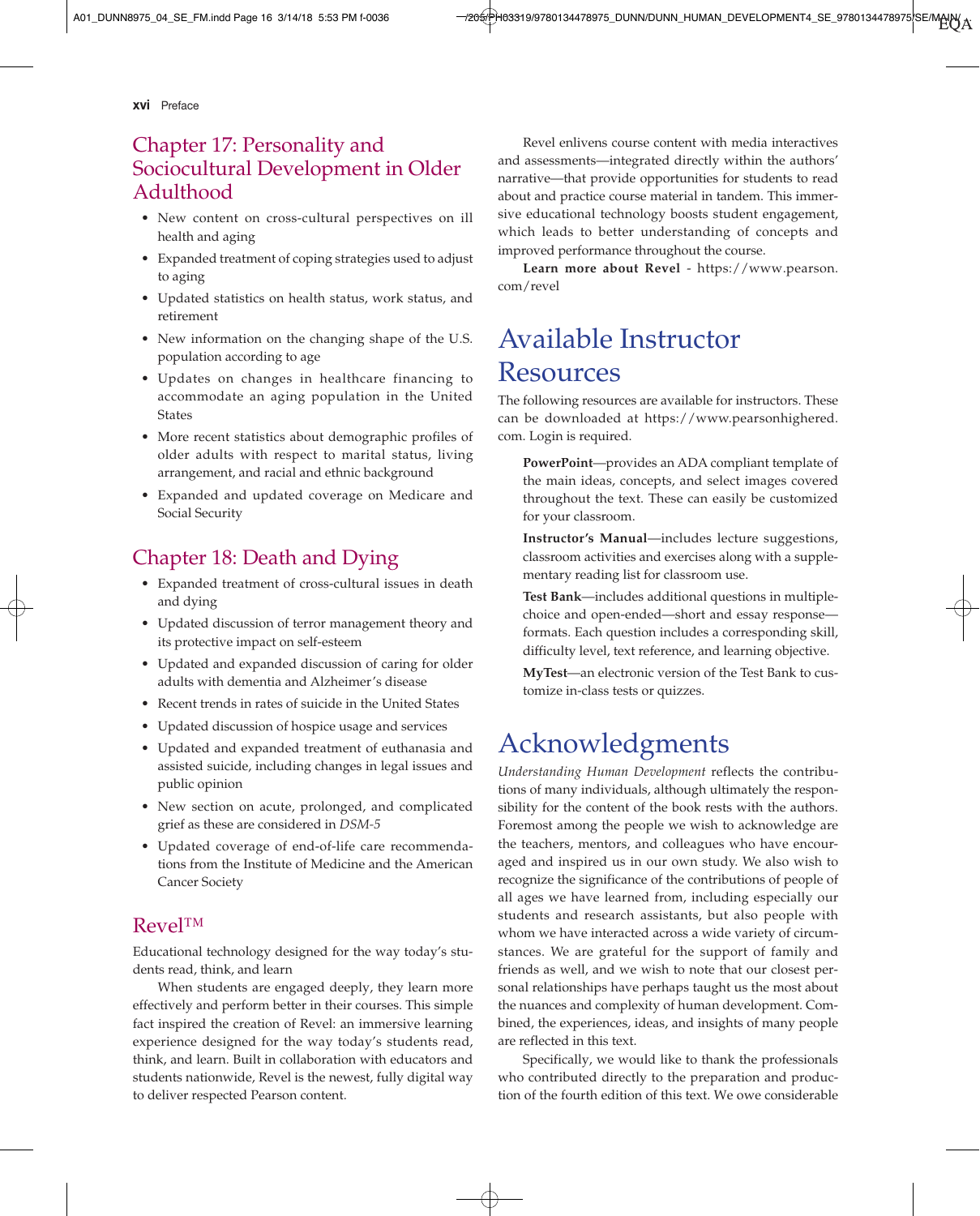#### Preface xvii

gratitude to the many instructors who generously agreed to review this text and make suggestions for improvements: Lisa Caya, University of Wisconsin–La Crosse; Jay Slosar, Chapman University; Courtney McManus, Colby-Sawyer College; Wanda Moore, University of Phoenix; Stephanie Thorne, Florida State University; and Melodie Hunnicutt, Midlands Technical College. Along with the reviewers for the second and third editions of this book, we owe many of the improvements in this edition to suggestions offered by these thoughtful and insightful people. We wish to thank all of these reviewers; we owe you a debt and want to recognize your efforts.

At Pearson, many, many people worked to bring the fourth edition of *Understanding Human Development* to life. These people are identified on the copyright page of the text; however, several are deserving of special mention. Our sincere thanks and deep appreciation go to Ashley Dodge, Sutapa Mukherjee, and Tanimaa Mehra, who all played a role in planning the fourth edition and helped us bring it to fruition. Our editorial project manager, Michelle

Hacker, and our developmental editor, Robyn Alvarez, have been superb in providing us with the advice and assistance we needed to prepare this fourth edition. Although we have not collaborated directly with the design artists who developed the art plan for the book or with the production editors who made everything work, we are grateful to them for creating and producing an engaging, clear, and attractive layout and design for the fourth edition. And finally, thanks again to Rochelle Diogenes for suggesting our partnership on this book, which we believe has leveraged our specific skills, interests, and passions.

We also wish to thank other colleagues who helped us with various tasks. We are grateful to Beth Valenta and Paige Nelson at *Coe College* for their assistance with the preparation of the manuscript. Finally, Wendy Dunn wishes to acknowledge the support of the ever-patient and always-encouraging Greg—he's the best—and her parents and her two children, Whitney and Robert, from whom she's learned much about how the lifespan unfolds.